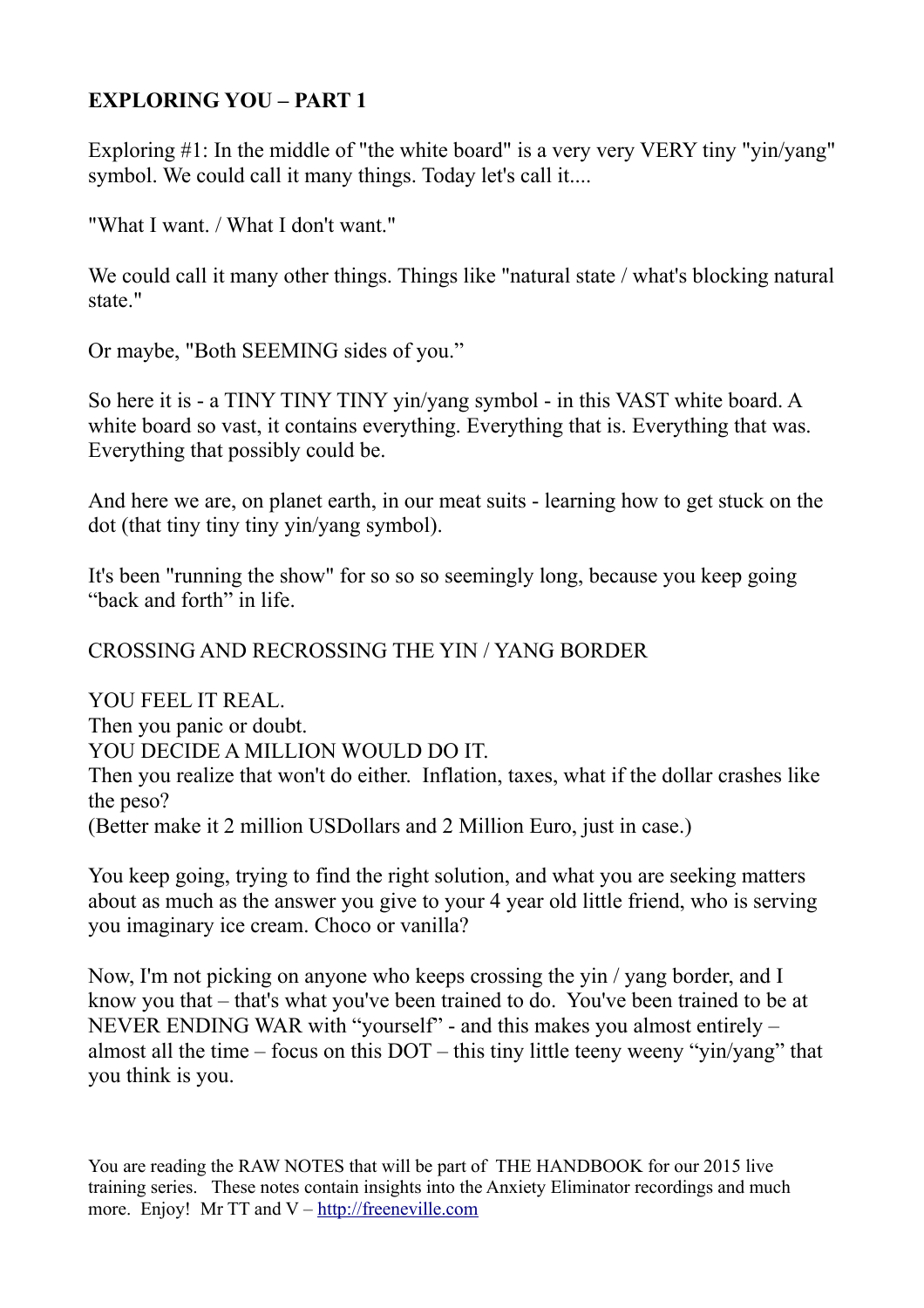What I am asking you to do - is to consider - the other boundary. The boundary that opens up to the rest of "the whiteboard", the rest of YOU.

## **THE OTHER BOUNDRY** - "I don't know."

The Hawaiian Islands and the Northern Appalachian Mountains of Pennsylvania.

No one from Hawaii wants to go on their honeymoon in Acme, Pennsylvania. They don't even want to do it in Donegal, Pennsylvania. - which is the next ridge over.

But odds are, almost anyone from the Northern Appalachian Mountains there, would LOVE to go to the Hawaiian Islands. Even though, they are just a bunch of mountain tops too.

What you think is you, what you notice about EVERYTHING is just the tippy top of the mountain top. Just like what we notice about the Hawaiian Islands. We just notice the tip top of the mountain ranges.

But beneath the surface... On the other side of the boundary....

Experience THAT and you've found ONENESS.

How to tell when you are coming from the dot? (Stuck on the dot.)

If you can imagine getting it and not getting it – you are on the dot. (You probably could have NEVER imagined your EXACT circumstance right NOW (this would include me writing / teaching this program) – yet it is here. Rock Solid Real. (Stuck on chunk size – scope.)

If there is any difference between your natural state and your current state (experience) – you are on the dot.

If you are trying to get BOTH sides of you on the same page – I choose to get married / I better not this time – you are stuck on the dot. (You have COUNTLESS SIDES that don't care to weigh in on this.) Weighing in causes gravity, heaviness. You are a creature of light. (Stuck on resolution – instead of noticing you are in the solution – as both solvent and solute.)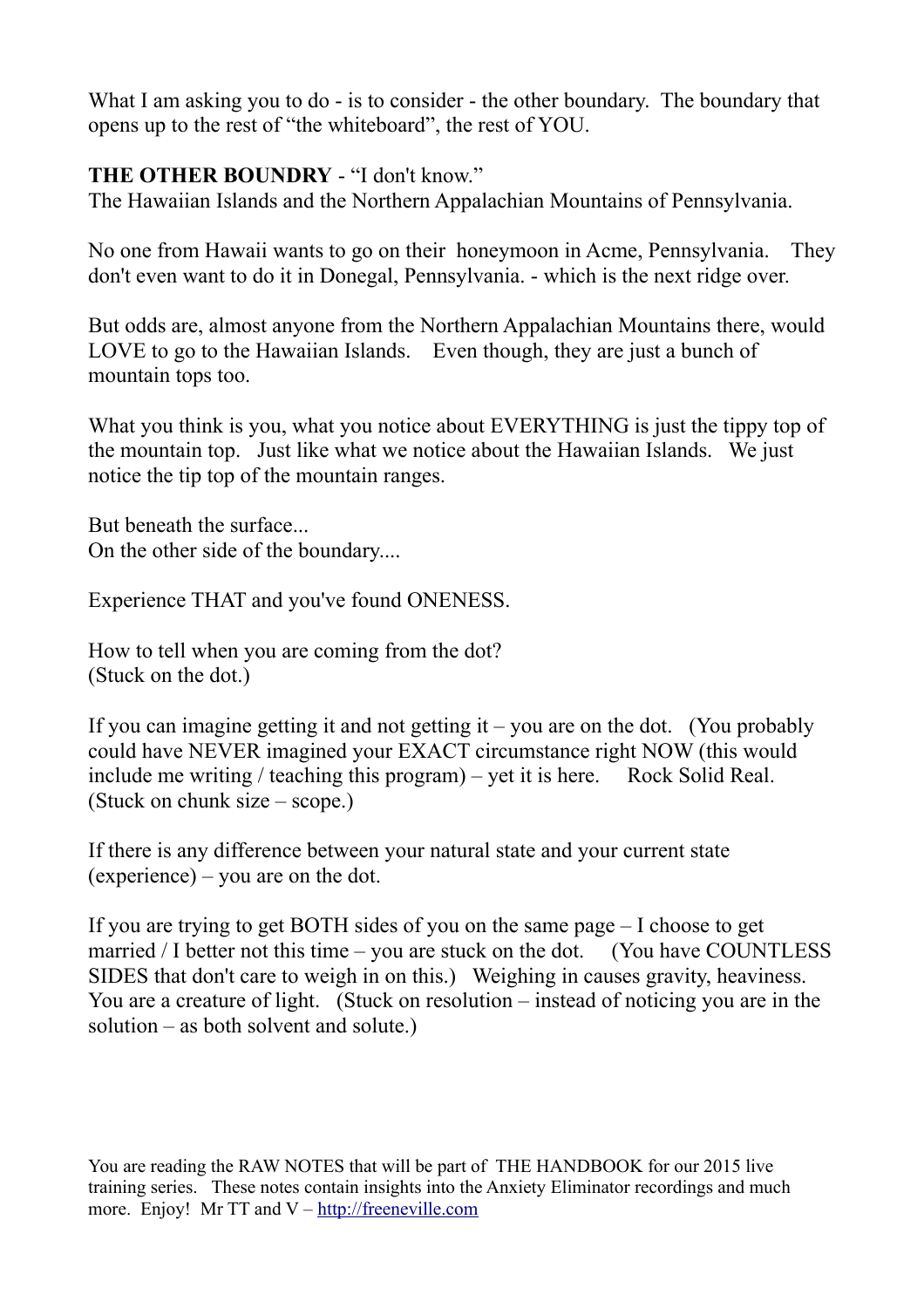# **WHAT TO DO WHEN YOU ARE STUCK ON THE DOT**

"I don't know"

The dot is EVERYTHING in your attention. Everything in your attention probably amounts to much less that 1% of what you are, and much less that 1% of what is. Certainly much much less than 1% of what's possible.

EVERYTHING in your attention – is in the realm of "I know" or "I suspect" or "I have an inkling" or "it seems like".....

There is a POSSIBILITY you might know what's going on. Or that the possibility you think might be going on – is unlikely.

ONE way to not be stuck on the dot – or be concerned with the first boundary (the one between yin and yang) is to invite something to cross over the OTHER BOUNDRY – the one that no one is talking about.

We do this by entering into the I DON'T KNOW ZONE.

You can only enter into the "I don't know zone" by being – tremendously curious.

Start by asking yourself one of the next 3 questions.

What is it that's in the way? What is the the real reason I behave this way? Why am I doing this?

Notice what shows up. And then TOTALLY disregard it. Then notice what shows up next. And disregard it. You might end up doing this a few times.

You'll know when you have invited something from outside the dot in – when it doesn't show up like anything inside the dot does.

In other words, you won't be bumping into it  $-$  like you do with almost everything else – almost all of the time – with the potential for an opposite (yin / yang) to show up.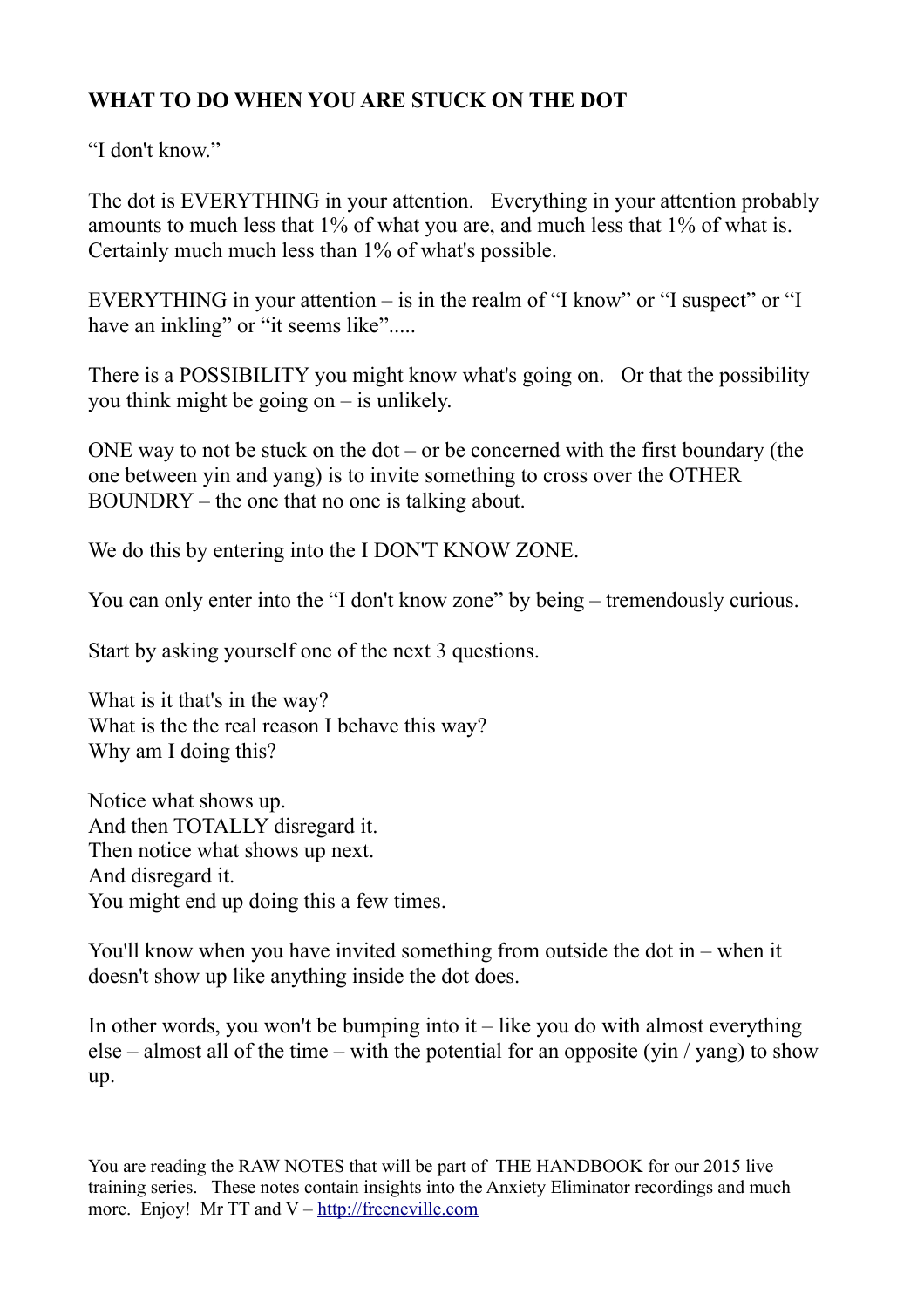# **ON THE OTHER SIDE OF THE BORDER**

What's on the other side of the boarder, SCARES the Illusion Of You. At least for a while. At least at times. It does when it does, it doesn't when it doesn't.

The Illusion of you – believes that: You are either under control or in control. The truth of you – knows that – not being under control, doesn't mean you have to now start controlling.

You can discover, you can uncover, you can create. You do all of those, by INVITING.

Invite what is on the other side of the boarder – with "I Don't Know". Honest curiosity, driven by honestly accepting – what – you don't know.

Use the questions:

What is it that's in the way? What is the the real reason I behave this way? Why am I doing this?

PROGRESS – CONQUEST It's not about progress. It's not about conquest. It's about expansion – AND contraction.

(This is what the heart does. This is what we are designed to do.)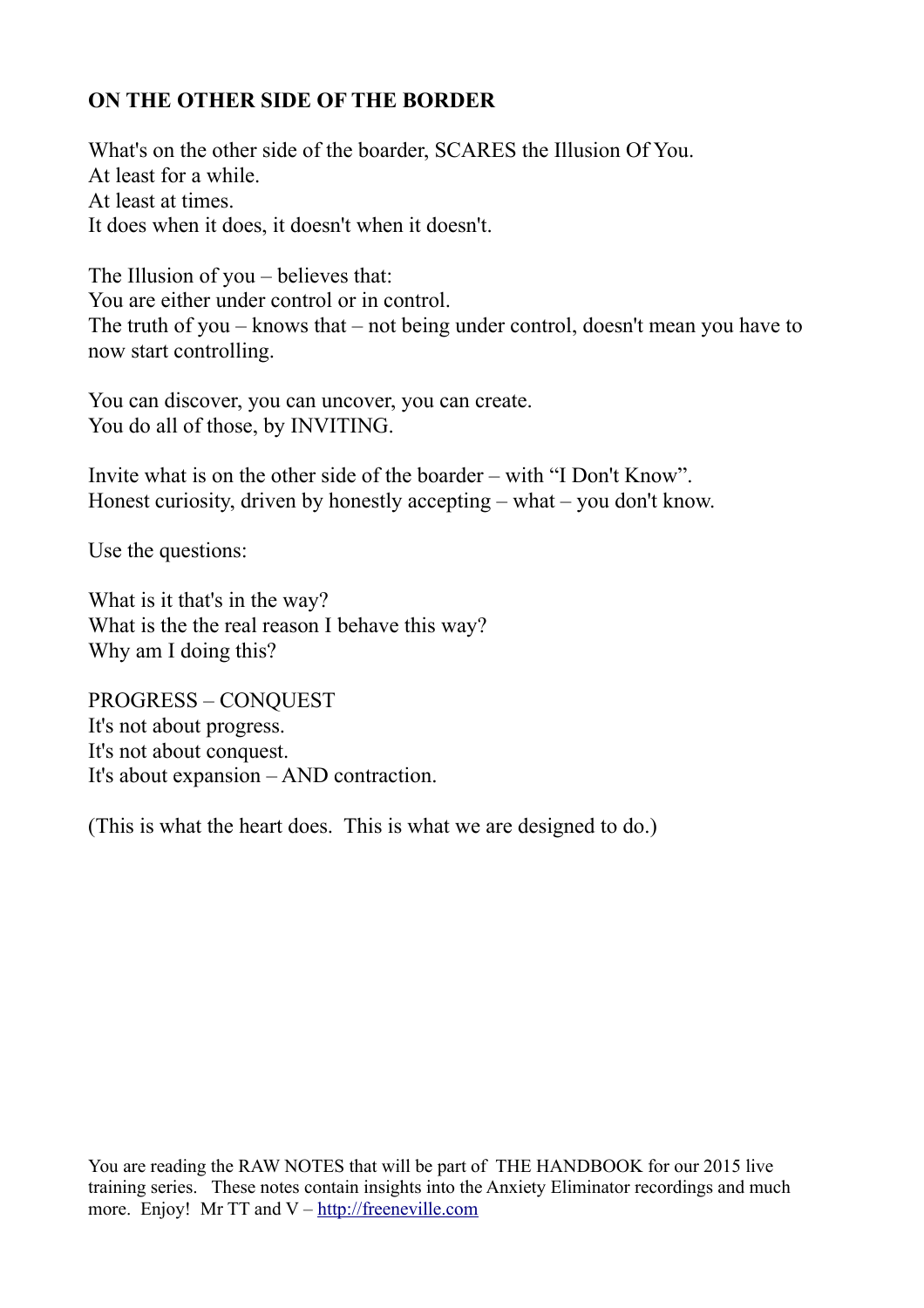# **Are you identifying with exploring (discovering) or identification?**

The planet in orbit? Or the space / the space the space / and the stuff it bumps into?

(Both are going on all the time.) Shaving. Match. Yet novel. The experience of the uniqueness of this bit.

### VOTING

Every moment of your life – there are THREE votes going on inside of you. Those votes are cast by your mind, body and spirit. They are ALWAYS the same, never change, and they drive you crazy – until you integrate the three.

Mind: Definite Maybe. "Yea but..." Body: YES! Spirit:  $-e - v - e - r - v - t - h - i - n - g$ 

Mind is Body is just like the rest of the physical universe. Both the space and the stuff. Spirit is where it all comes from.

Spirit has desire within it. Body / Mind pretending to be spirit – has many cravings.

It's tough on you, when you try to manifest / create / attract CRAVINGS. It's easy on you to experience your part in creating what has been DESIRED.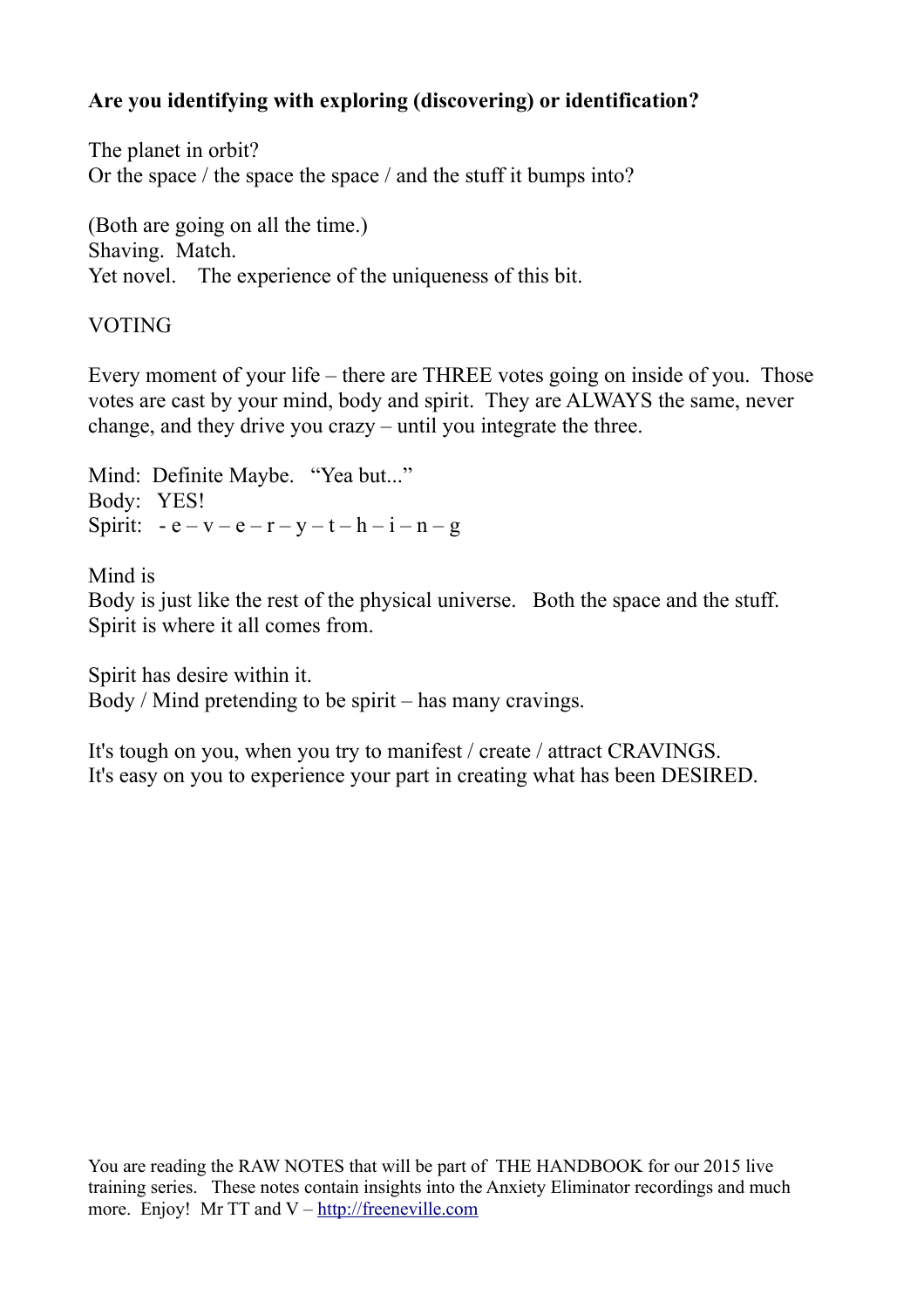## **WHAT IS BEING AWAKE**

Being Awake is honestly noticing the state you are in.

Your job is to be radiant.  $($ )

What are you radiating THROUGH? (Not out.) Out implies you are radiating YOU. You are pure white light – consciousness.

What are you aware of? (Content.) How are you aware of the world? (State, Process.)

What states are you being tempted into radiating through?

Put them up!

Just because they want to attack – doesn't mean you have to become a fighter. Just because they want to be lusted after – doesn't mean you must lust after them.

Three Fables that colour EVERYTHING.

Action Man: Takes action on the attack – or the lust. Intelligent man: Notices all the stuff that makes it so. Think NLP. Think Reich. Remembering man: Put's it all in the past. Fighting and fornicating are a young mans game. If I knew then what I know now.....

Let's call those "home base".

Everyone has a home base – that all "external states" bump into. The lovely wench state. The pipe wrench to your head state.

The problem with home base.... You never get to run the bases. You never get to play the field. You never get to discover YOU.

All you get to do is swing the bat – and the bat is defined by your home state. Fight / fornicate. Anaylize. Remember the good old days.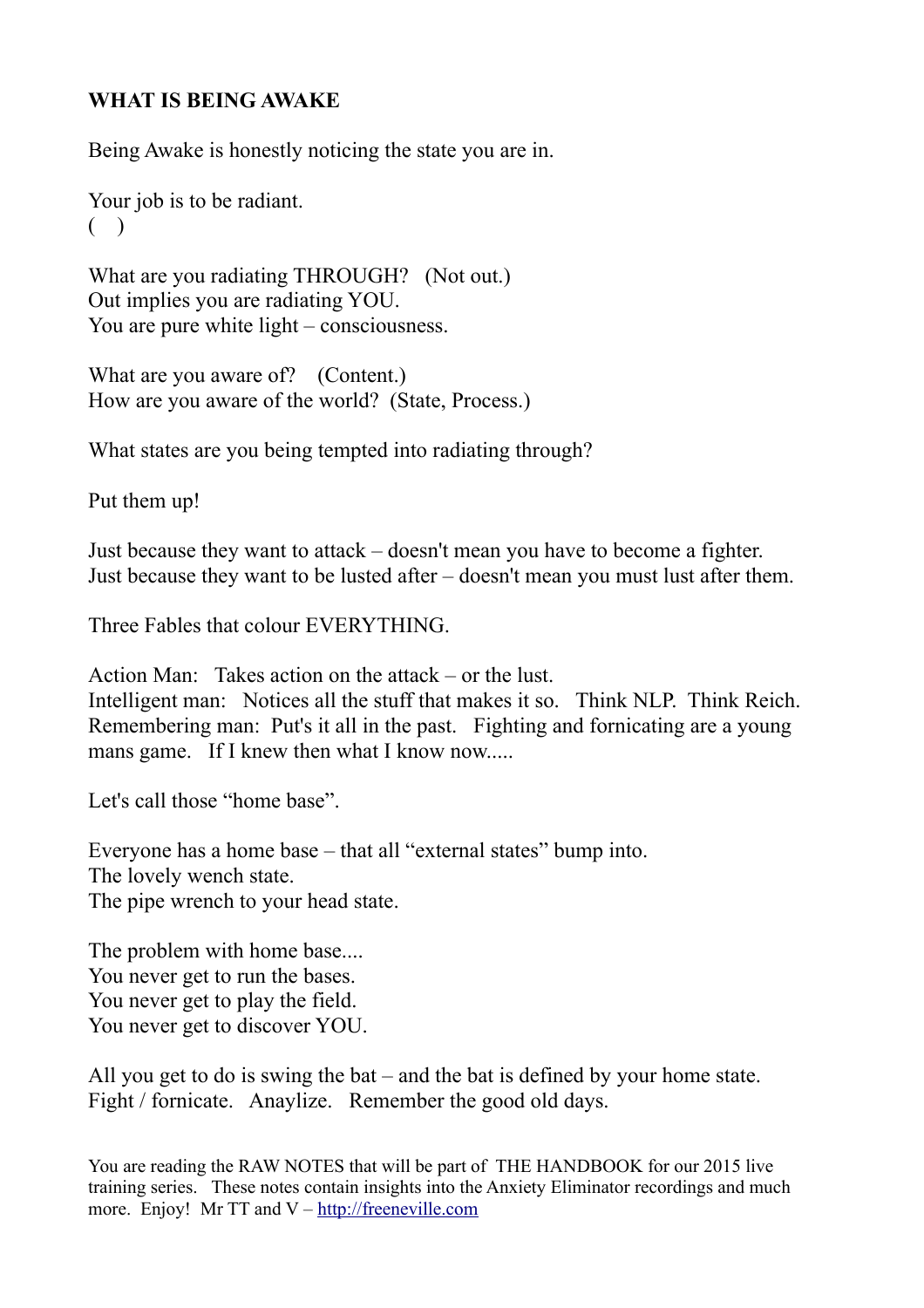## **QUESTION TIME**

What do you want? Why are you here?

What hasn't manifested yet in your life.

# **NOMINALIZATION**

Nominilazing is the process of turning a process into a thing. A verb into a noun. The attention moves from running  $-$  to the runner  $-$  to the distance run. Success is based on a measurement from the end. To get to that measurement – you might have to blow a tendon – or leave your body - - and you miss out on enjoying the run.

You aren't a noun. At least not the way most people use them. A success. A failure. A manifestor. A money maker.

Making money. Manifesting. Succeeding.

# **RELATIONSHIPS vs RELATING**

A great "relationship" (noun) is 100% based on the quality of the RELATING between the two people in it.

Focusing on "the relationship" - makes it a snapshot – a title – a SLICE in time – immortalised. Focusing on RELATING – makes it a movie – one you are living right now – eternal – naturally evolving – growing – inviting.

## **THE CAUSE AND THE EFFECT LIE**

Let's take it to the next level. It's not about being cause. It's not about the effect you have on the world. (That's a great place to begin – but it's only going from REVERSE to first gear.)

Let's get into over drive.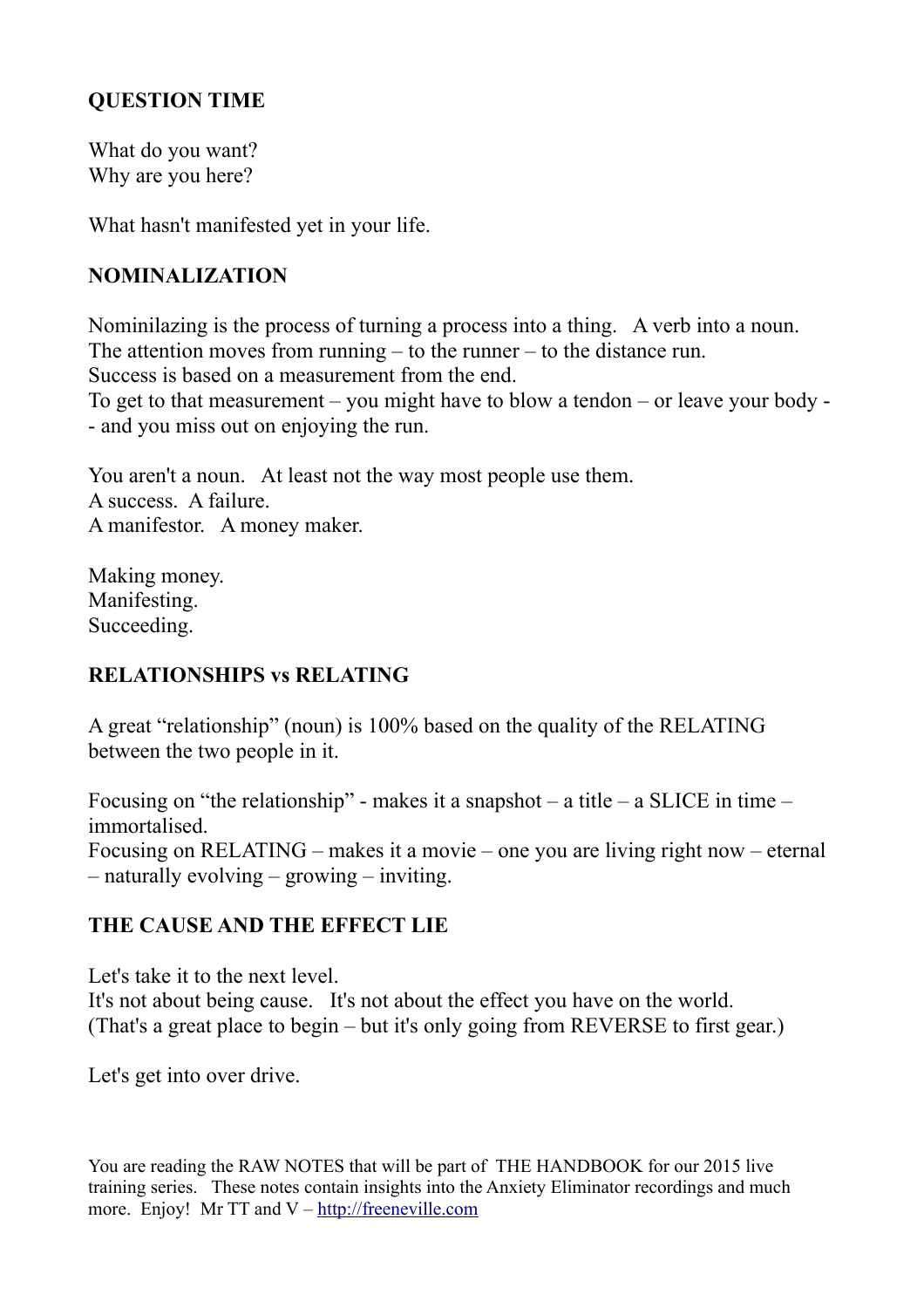It's about BEING. There is only ONE. The way BEING is expressed through you – is how BEING will be expressed all around you.

## **IN ONE SENTENCE**

Feel It Real.

Be ONE with....

The Law: Be one with with you have had a burning desire for. The Promise: Be one with God.

The Law is being at one with a localised condition. The Promise is what is being at one – with the source of all creation.

# WHY LEARN FEEL IT REAL? WHY STUDY NEVILLE GODDARD?

Why this is going to work for you – even when everything else seems to have failed.

## **First, Neville Goddard was a real world human being.**

He got results. His family got results. Amazing results.

# **Second, Neville Goddard's methods cover all three time frames in your mind.**

Your mind needs all three time frames covered, because that is how it work. (If you don't cover all three time frames the mind will cause you problems. Many call these problems self sabotage. Some refer to them as the shadow side of you.)

Past – Revision. Present – I Remember When Future – Congratulatory Conversations.

# **Third, Neville's Freedom Formulas are rock solid simple.**

(This is just like baking bread, keep it simple.)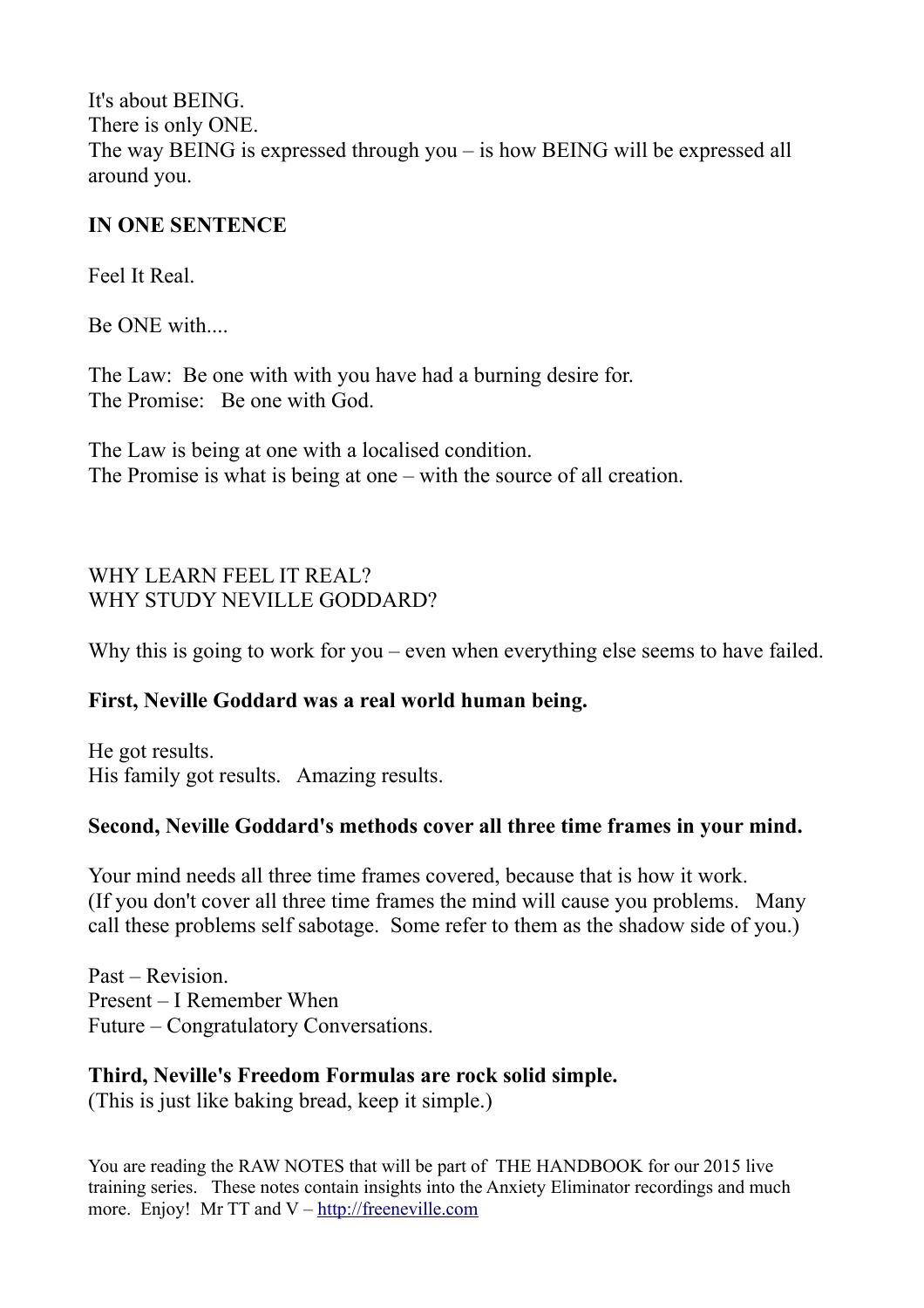Define your aim. "Picture it". Enter into the State Akin To Sleep. (Silence the beta brain, the brain that loves to solve problems and create problems to solve.) Feel Yourself in the Action

### **Fourth, You are going to learn why this works, the real reason why it works.**

You are one with God. Consciousness is the ONLY reality. Consciousness is what experiences both the imaginal and the physical world. Imaginal LEADS physical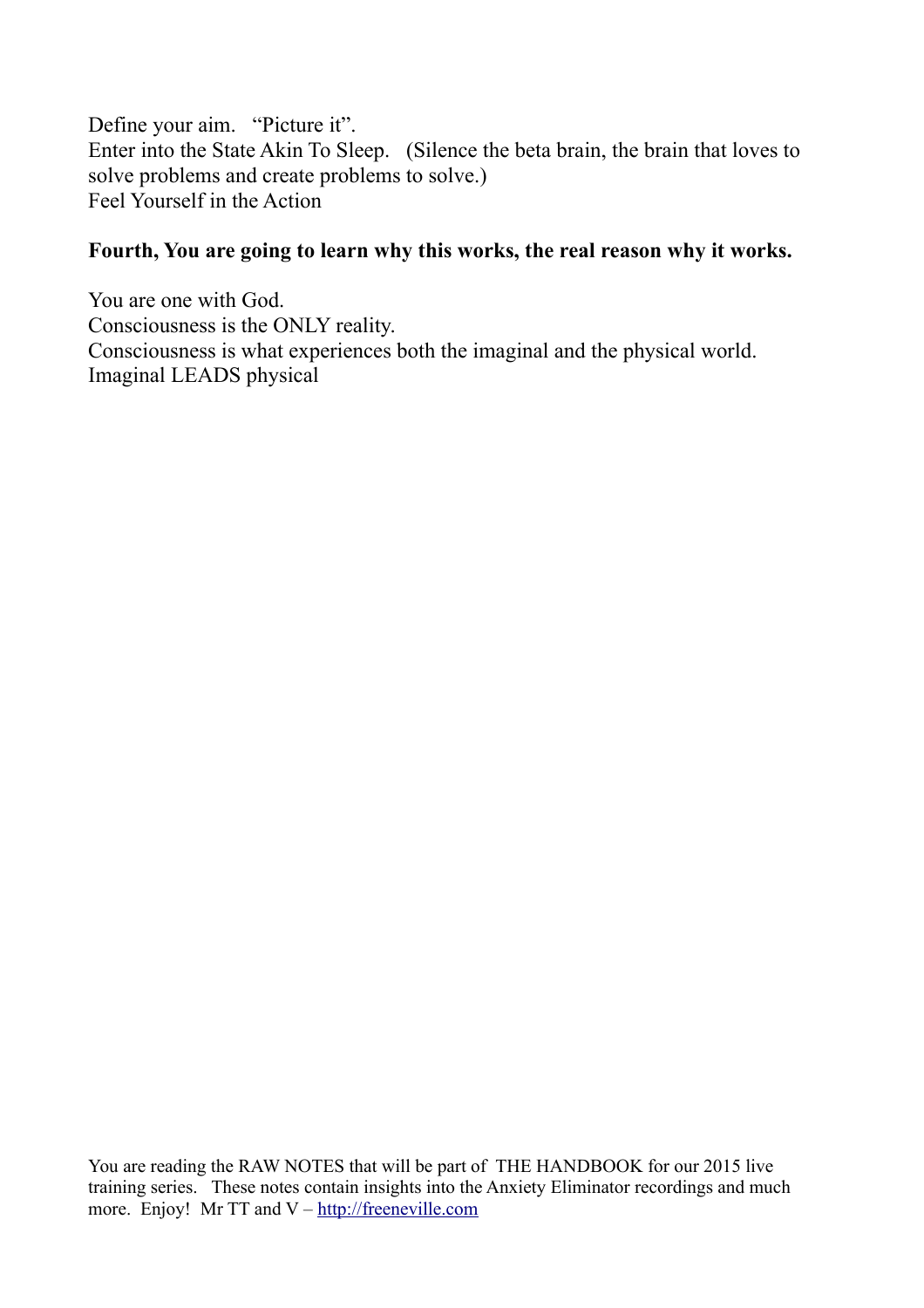### **ROCK SOLID SIMPLE**

What do you CHOOSE? (picture it.) - Not want. Still the body and the mind. (Silence.) (Quiet the beta brain.) Experience it as already happened.. Feel It Real.

Construct an imaginal scene that would IMPLY the wish has been fulfilled. Enter the State akin to sleep. Expand into the formless and the faceless. Segment intend. - Feel the CLICK. Release the ripples.

Naturally follow. Be still and know I am... (Don't raise your vibration.) Know. Don't believe.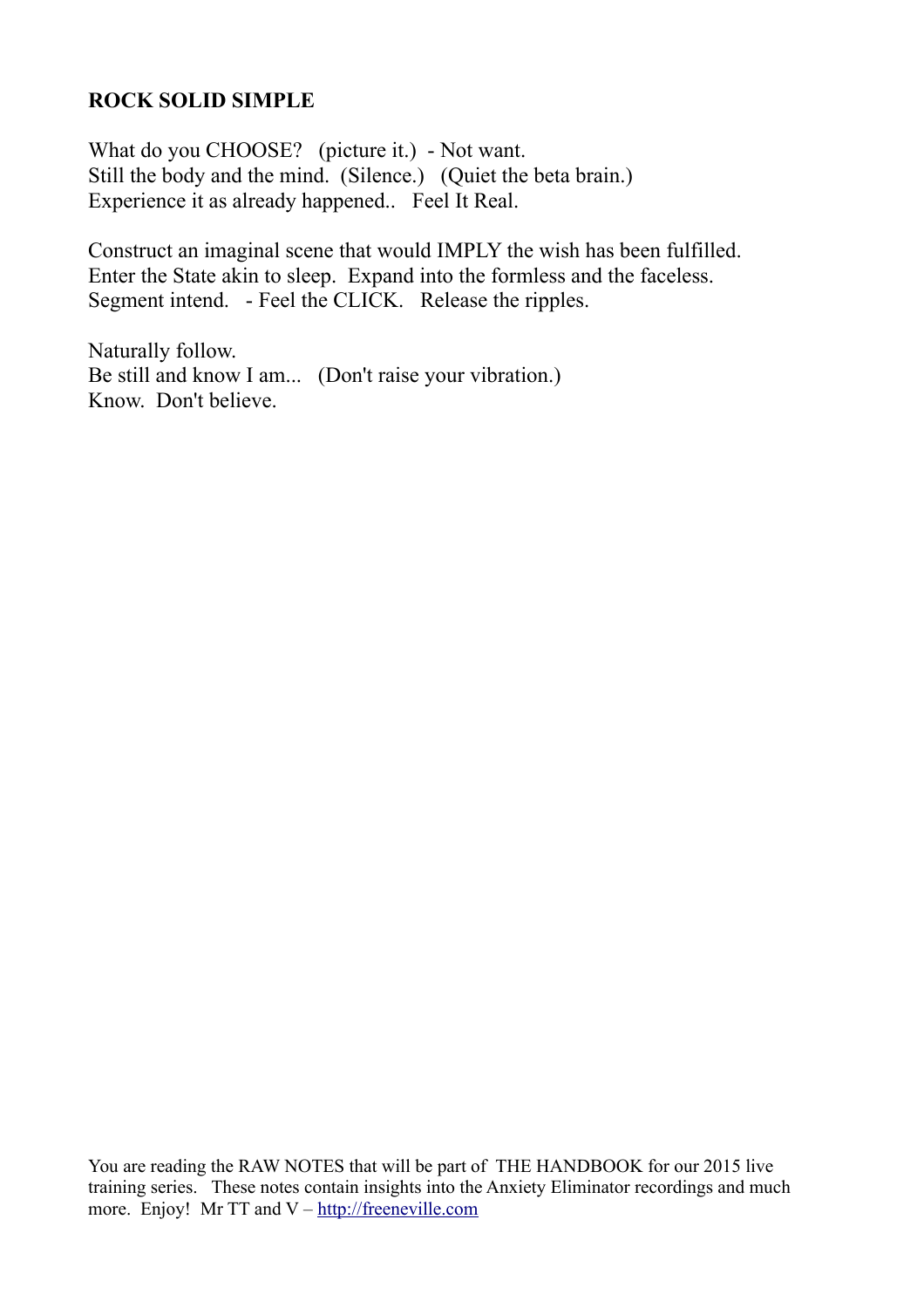# **WHAT IS THE REAL END?**

"I want my mp3 player back." "I am imagining the people who stole it putting it on my door step." (What scene would imply you have your mp3 player?) Because you don't want it back, you WANT IT.

"I want him to text me today." Do you want a text or do you want a relationship?

"I cut out the picture of the engagement ring that I am wearing. It's big, it's expensive and you can only buy it a XYZ in NYC!"

Do you want to be married or do you want a ring? What if he puts off marrying you – to save for the next 5 years to find the ring?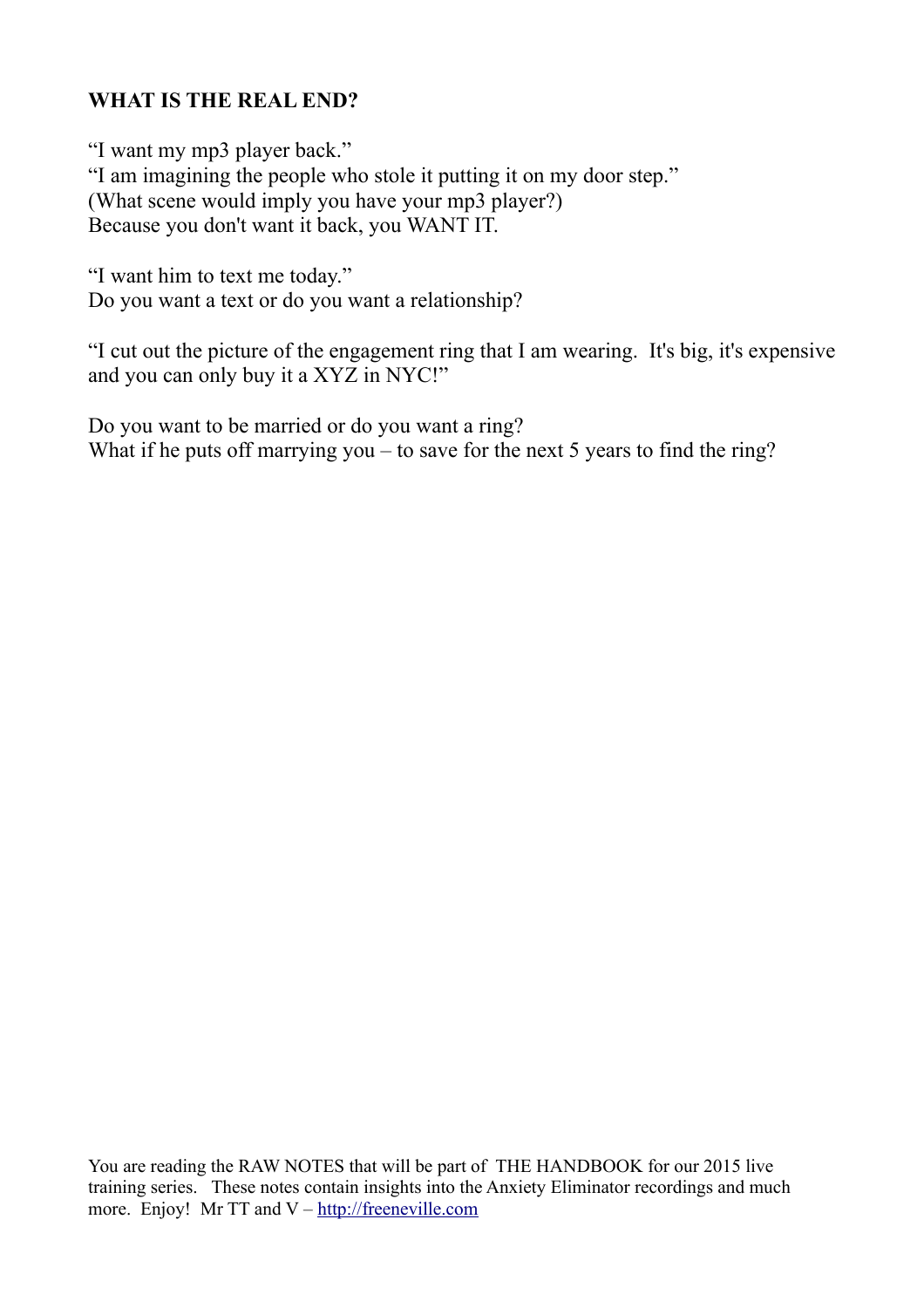## **MISTAKES PEOPLE MAKE**

### **STOP DIGGING UP THE SEEDS by looking for signs.**

Signs follow, they do not precede. The imaginal act is where it is DONE.

What you are is consciousness.

Consciousness can experience two "inputs". The inputs consciousness can experience are the physical world and the imaginal world.

The imaginal world LEADS the physical world.

Imagine eating pizza, effectively – and your body will make a move on eating pizza.

Your body is part of the physical universe.

## **HOW TO TELL IF YOU HAVE IMAGINED EFFECTIVELY.**

Your breath will change. Your body's behavior will change.

This is called remaining faithful to the state.

You will know if you are faithful to the state by your reactions to the world.

#### **SKIPPING THE CYCLE**

Decentrate – Concentrate – Collapse State akin to sleep. Formless and faceless. Segment of time. Scene – move in it. Collapse to a point.

#### **FALSE GODS AND FAKE FORTUNES**

A billion will make me feel financial freedom. SHE will make me a happy husband.

Be the happy husband. Feel financially free.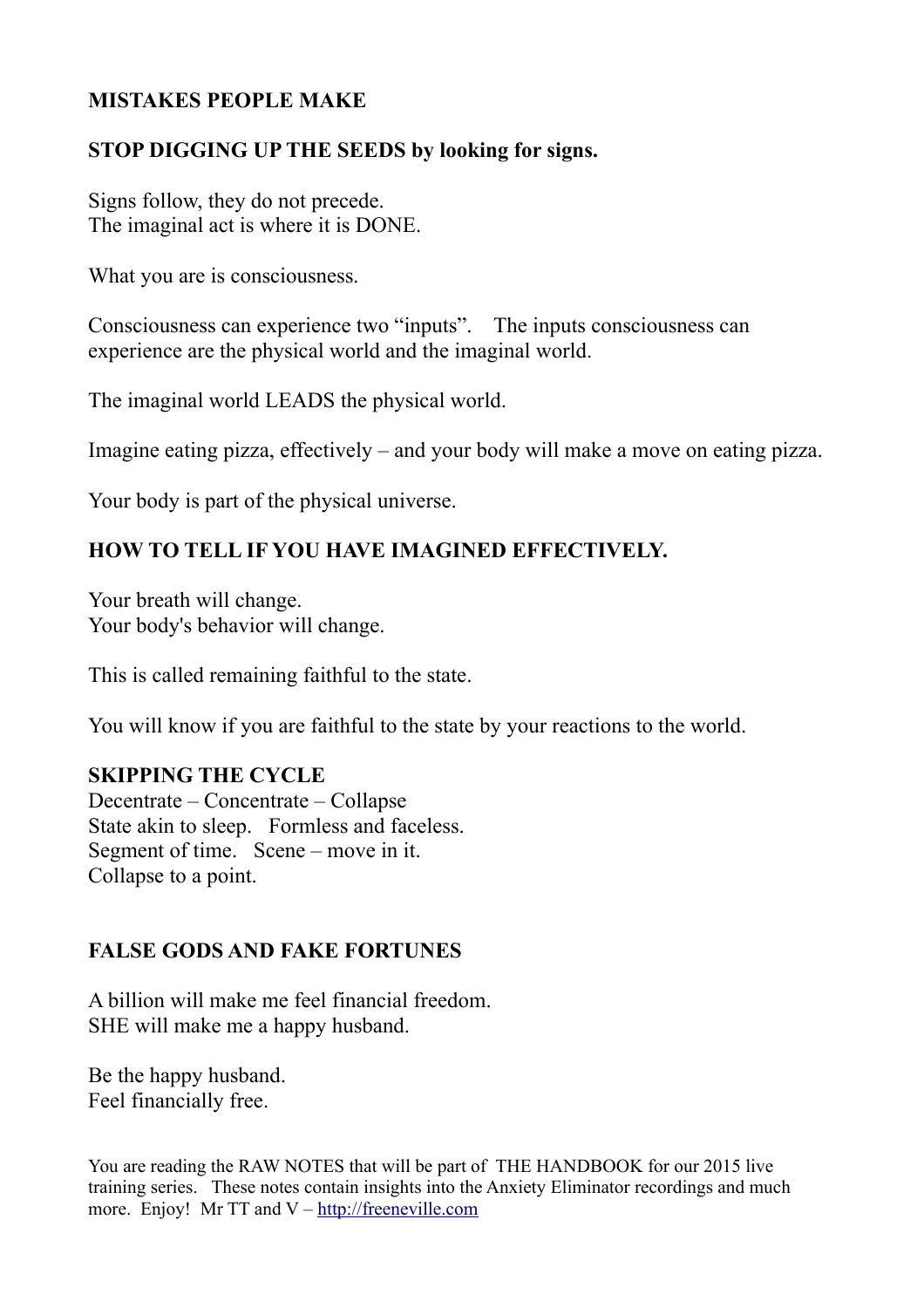Do what happy husband does. Do what financially free does.

### **RELATIONSHIPS**

Cardinal rule: Imagine him / her as happy.

What do you want for your partner? (You want them happy.)

So you "hold the space" - "create the state" where they are happy.

PROBLEM: I see him with someone else.

SOLUTION: Prune the vine. Shepherd the sheep. You are the vinedresser. You are the good shepherd.

### DOES MY EX HAVE TO AGREE?

Would you want to be with someone who didn't respect you as an individual, who didn't acknowledge you having an opinion, a direction and free will?

LOVE is INVITATIONAL.

IMAGINE YOU HAPPY. (This invites your prospective partner into your happy space.) Imagine you fully living your life. Imagine you growing as that ideal partner. What qualities do you need to imagine / create in you?

(If being a needy nut case is repelling him, then imagine yourself stable.) (Then imagine him happy.)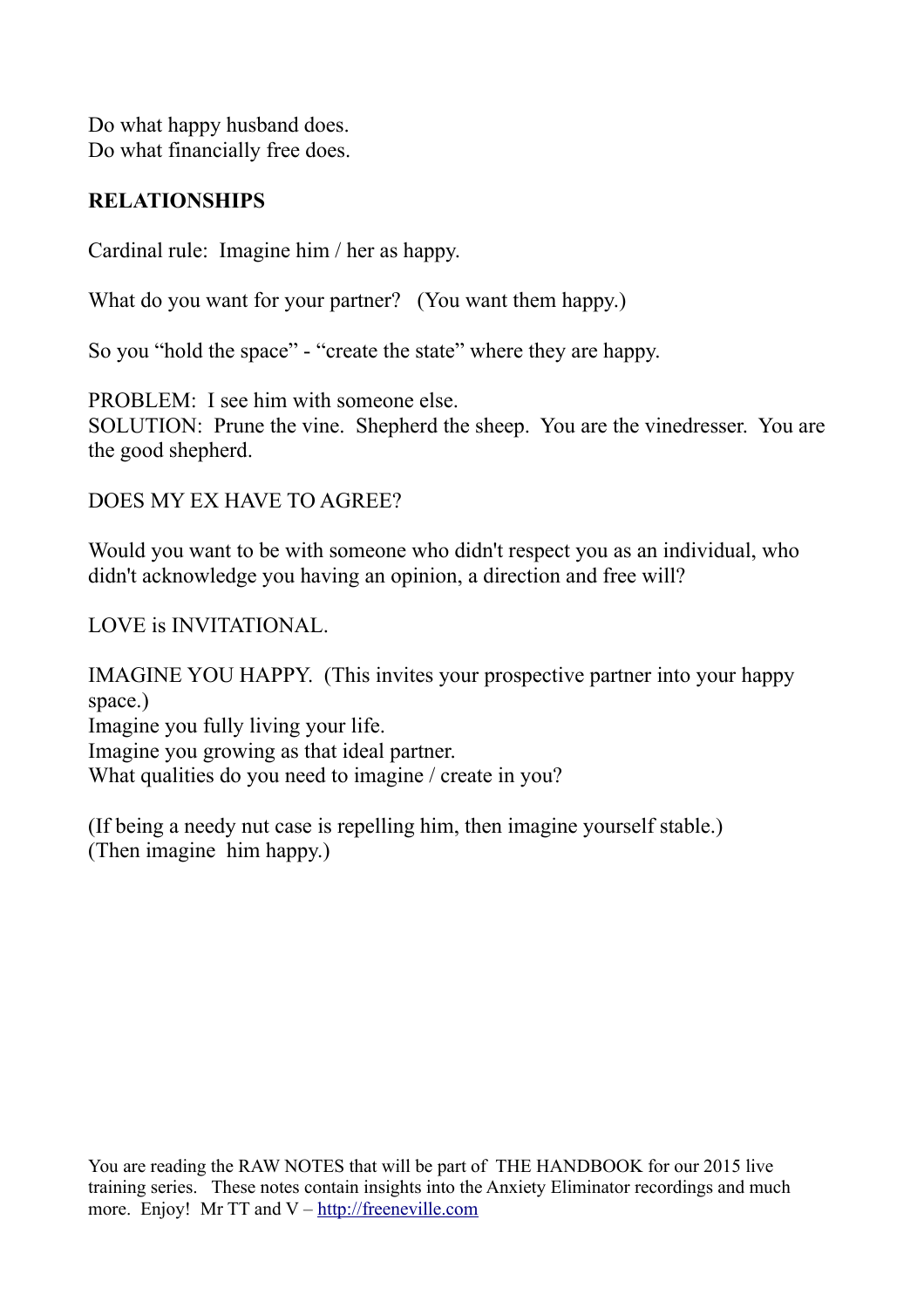## **MANIFESTING MORE MONEY**

Money isn't real. Money represents what is real, which is value.

The solution for a stack of bills isn't a stack of banknotes. That's a temporary fix.

WHAT IS THE MONEY MINDSET

Create value. Create and accumulate wealth.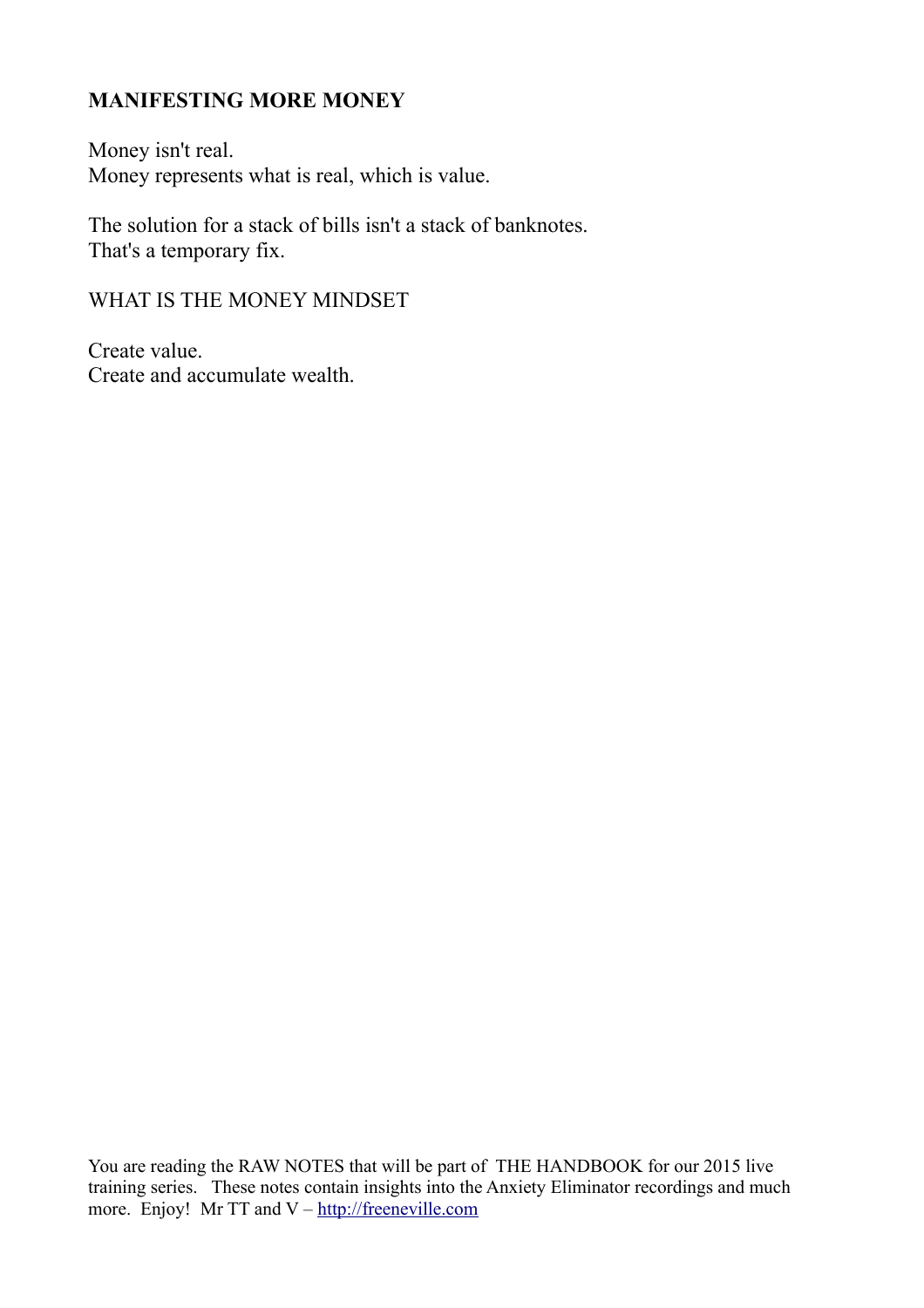## **THE LIES MOST PEOPLE TEACH (The lies that keep you stuck and frustrated.)**

### **BIG LIE Number 1: "You can't have both a positive and a negative thought at the same time."**

"You can't think two thoughts at the same time."

Mixed emotions. Amalgamated states.

Doing something fun, feeling guilty while doing it. (The solution – TOTAL IMMERSION – EXPLORE THE IDK ZONE)

NOTE: The difference between total immersion and total abandonment is – where are you shining the flashlight? (On what is being abandoned – or on what you are being immersed into?)

Not guilty enough to stop, but guilty enough that if you don't STOP it, you will stop having fun.

When was the last time you had PURE FUN? Note: If you can experience this in physical life, why is that?

"Next time you do something like that Johnny, you better remember what happened this time!"

Like that is very UNSPECIFIC. It gets processed in quite a few ways.

Break a rule. Get caught. ANYTHING fun!

## **BIG LIE Number 2: You are in CONTROL.**

Let's face it. The universe is a pretty big place, and even though it's all held in consciousness, which is what we are – you can't control it.

So give  $up$  – on controlling it.

Create it.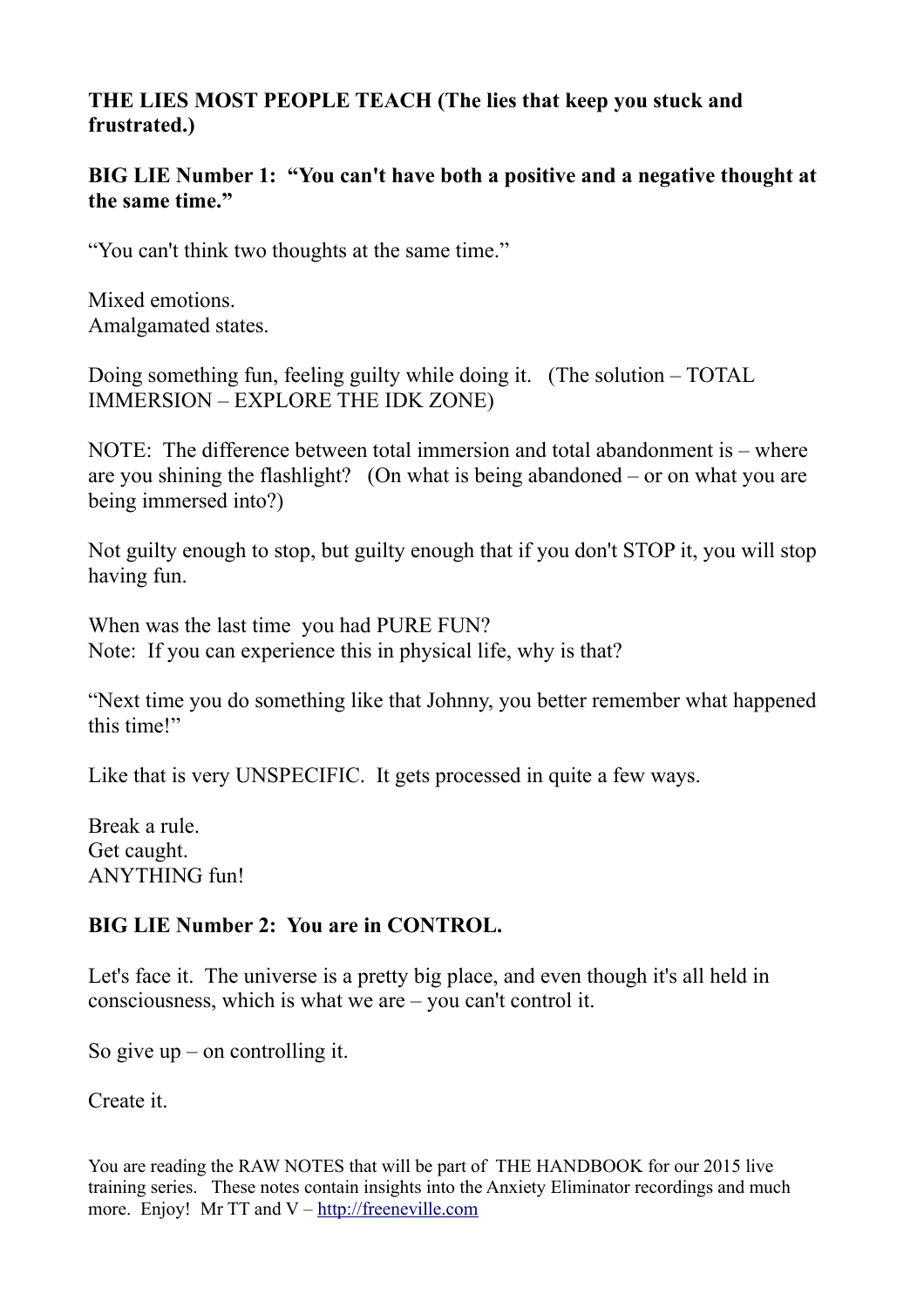Create with it. Create through it.

"Made in the image of God."

How long did God "control" the characters in the bible? (Not all that long. Even before the INNOCENCE of Eve fell to the deception of the snake, ADAM was given "freedom" to name EVERYTHING.)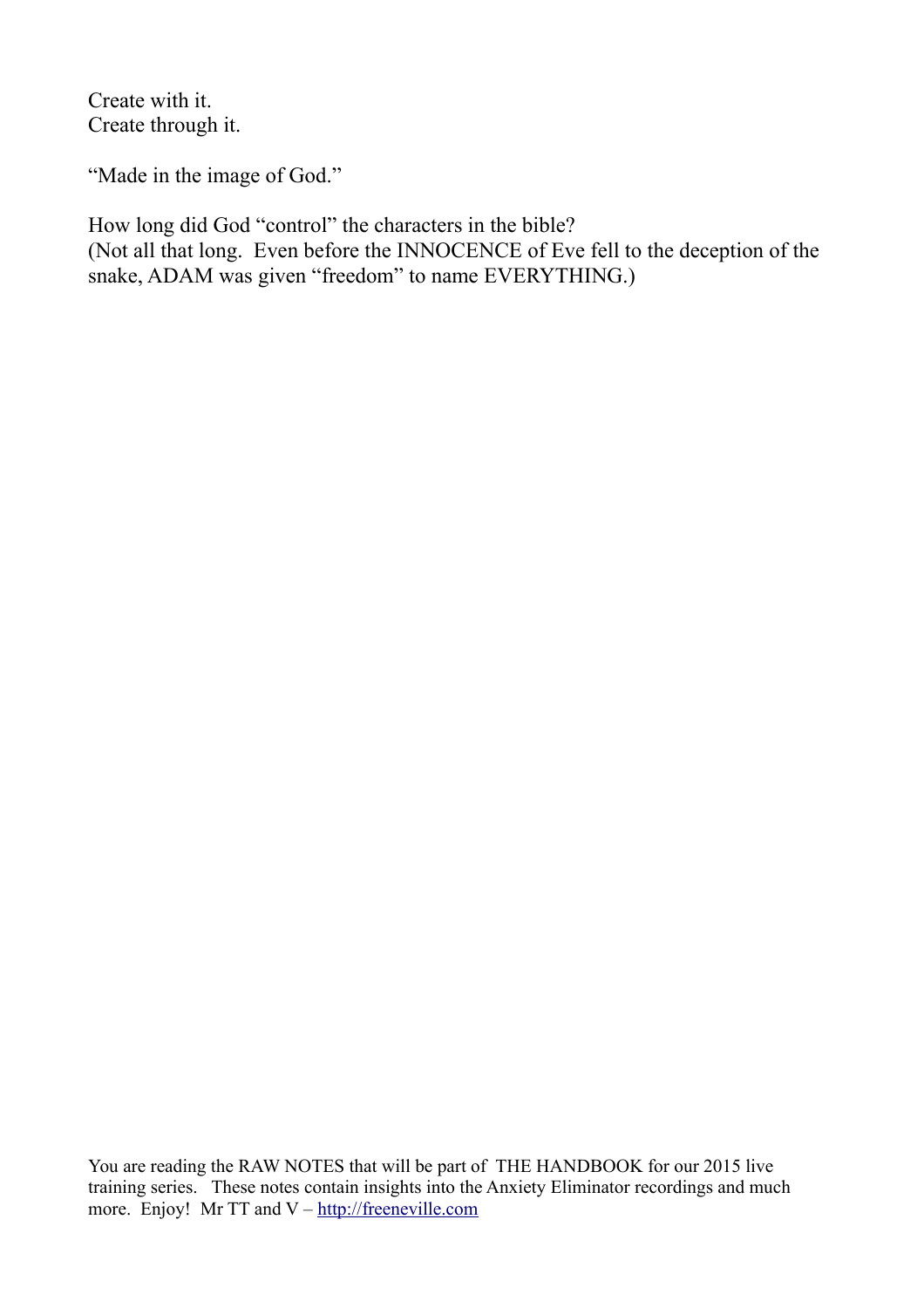# **MAJOR MISTAKES PEOPLE MAKE**

### MANIFSTING THE MIDDLE

http://freeneville.com/how-to-win-the-lottery-so-you-can-do-what-you-love-freeneville-goddard/

#### DETACHEMENT

You can't possibly detach from "if" it happens. It has happened. Consciousness is the only reality.

You must detach from "how and when" it happens.

#### INFLUENCING ANOTHER

It's not about making a specific person do something – it's about the end.

Neville got his ticket – because of a con man. He didn't imagine up a scenario (make the man do anything) to get the tickets.

Neville imagined paying a very specific rent. He

#### INFLUENCED BY ANOTHER

You don't imagine up a scenario to "feel it".

You just FEEL IT.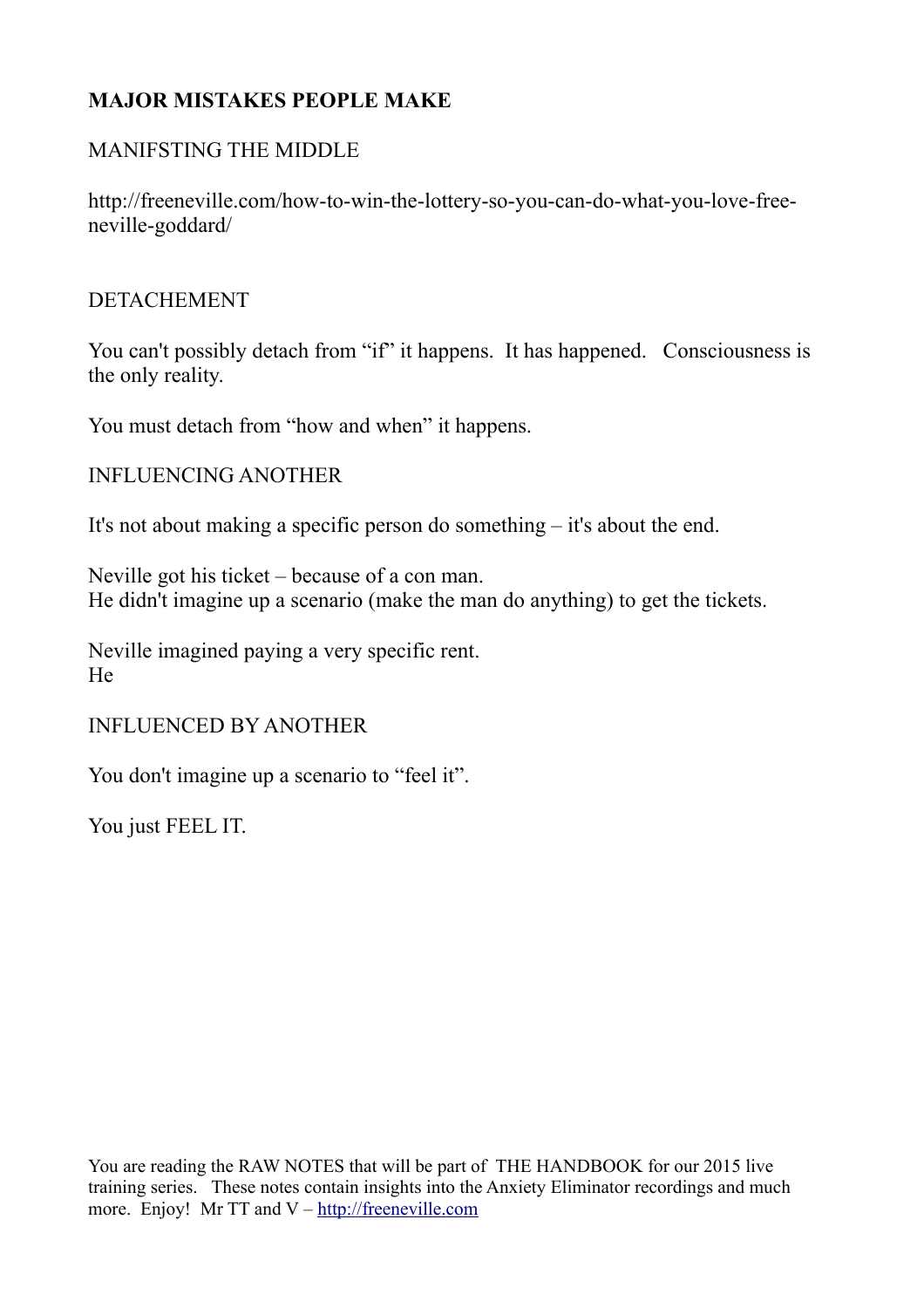# **ROCK SOLID SIMPLE FORMULA #2**

### DEFINE YOUR AIM

What do you choose? (Not what do you want.)

Wrong: I don't want to be poor. I don't want to be alone.

Right: I choose to be....

STATE AKIN TO SLEEP

Leave Beta behind. (Beta is good for problem solving and problem creation.) Move into Alpha / Theta. (Feeling of heavy floating.)

### CONSCTUCT A SCENE THAT WOULD IMPLY YOUR WISH HAS BEEN FULFILLED.

This scene naturally follows your wish fulfilled. This scene should feel natural.

Example: The car insurance scene.

NOTICE IF YOU ARE LIVING FROM THE STATE OF THE WISH FULFILLED.

Do you have "a knowing" - a certainty – it is done? Are you making decisions as that kind of person would?

Example: Wealthy people spend less than they make. Have a healthy interest in the dynamics of money and accumulating assets. (Poor people tend to spend more than they can afford to. Don't know much about Multiplying Money, and spend money instead of accumulating assets.)

Example: Mr TT buys a \$2,000 Apple computer. In less than a year, he has been \$25,000 more productive because of it.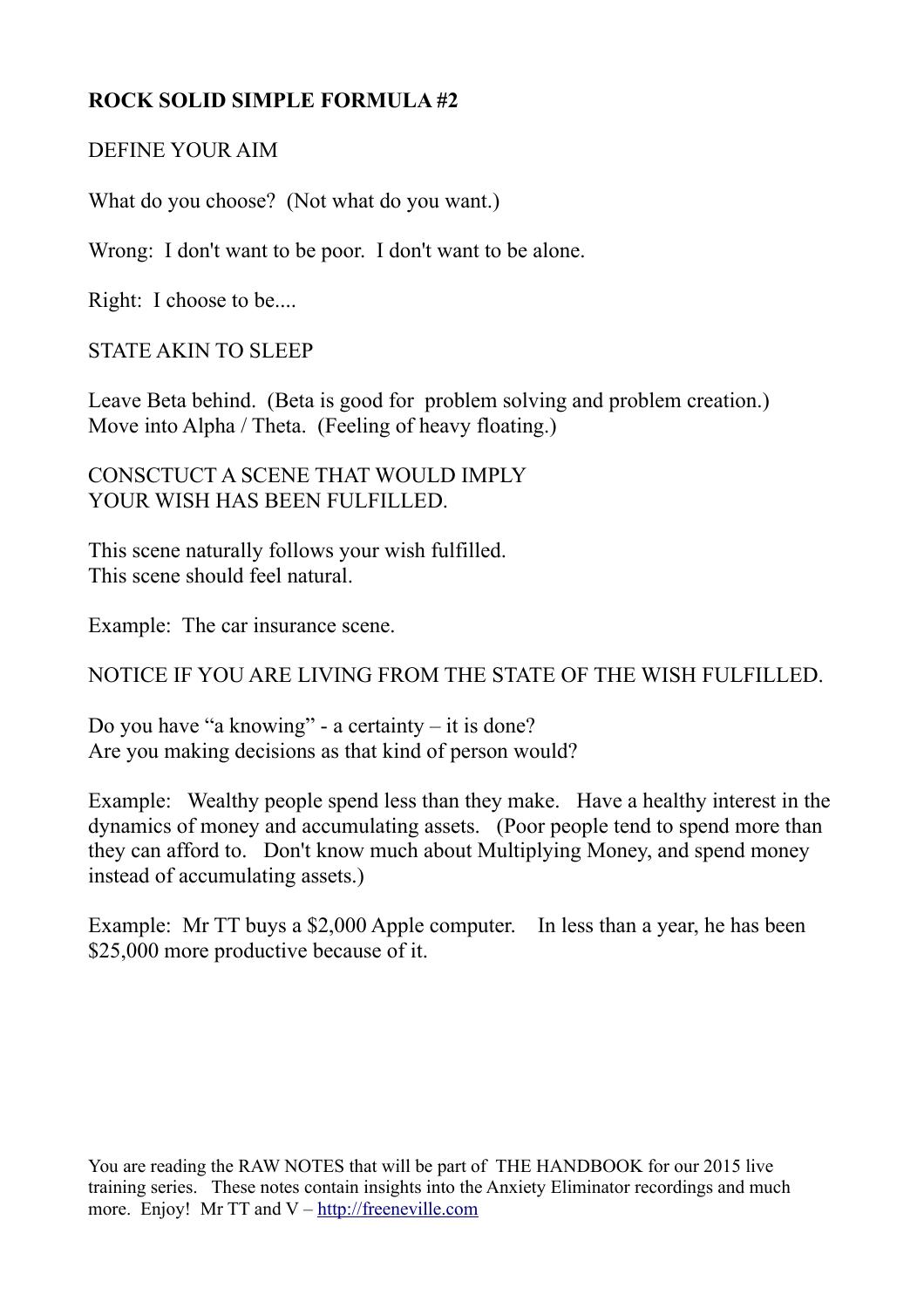" All you need to do is step into the state, for it to be transformed from a shadow to the only substance. Think of your desire and it's a shadow lacking form. Enter it and it is the only reality." - GOD'S DWELLING PLACE

When Neville gave the Awakened Imagination lecture, he had2400 in the audience. (Holy MOLEY!)

MEMORY POWER – How do I manifest what I have NEVER had before.

(Note: You only THINK you have never had before – what it is you really want.)

Two lessons here:

I LOVED nachos when I did the vegetarian thing. Tapping into the fun memories of making was EASY. You can tap into the FEELINGS of the memory or the memory itself for good fun.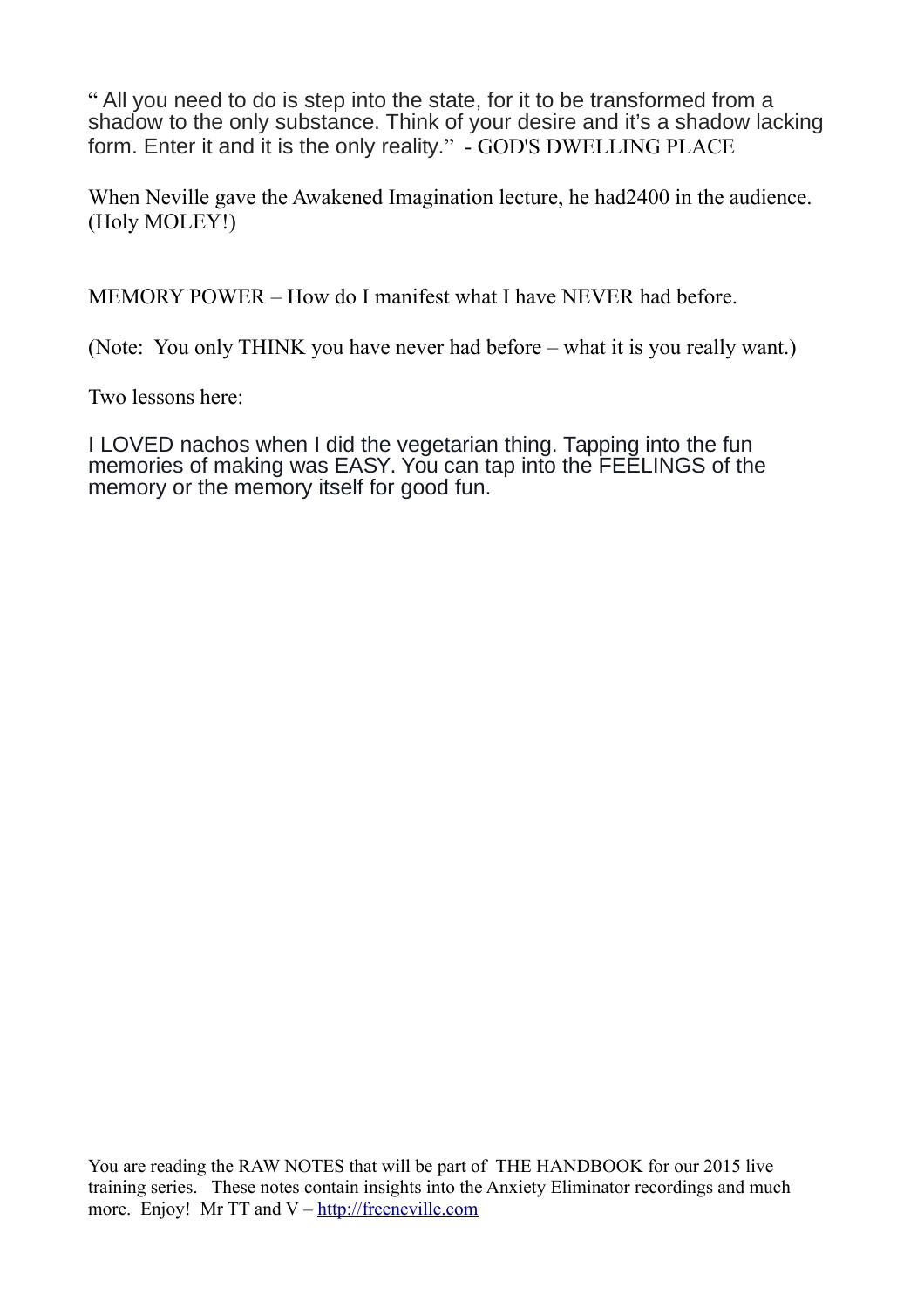## **LIVING IN THE STATE OF THE WISH FULFILLED**

**"If a woman is living in the state of her wish to be married, how does she date and meet men? A married woman wouldn't do that."**

**"If I want to be retired comfortably with passive income – how can I work now at that – when living from that state?"**

(The Power of Difference Questions.)

# **THE MILLIONAIRE KIND**

Both rich and poor – have worked. What's the difference?

Poor trades time for dollars. Spending time – for dollars. Wealth producers invest time – systematically – so that they keep getting paid again and again for ONE major time investment.

**Writer** Turn emails into articles. Articles into products. Products into trainings. Trainings into live seminars.

"There is a point where each level ceases to be effective. That's when we move up to the next level."

"A hundred emails probably won't be nearly as effective as an hour of coaching. A thousand articles probably won't be nearly as effective as a live training."

## **THE MARRYING KIND**

Both those who get married and those who play the field – have dated. What's the difference?

HOW are you dating?

Is the goal to get free drinks – or to really relate to another.

To manipulate or to open up with.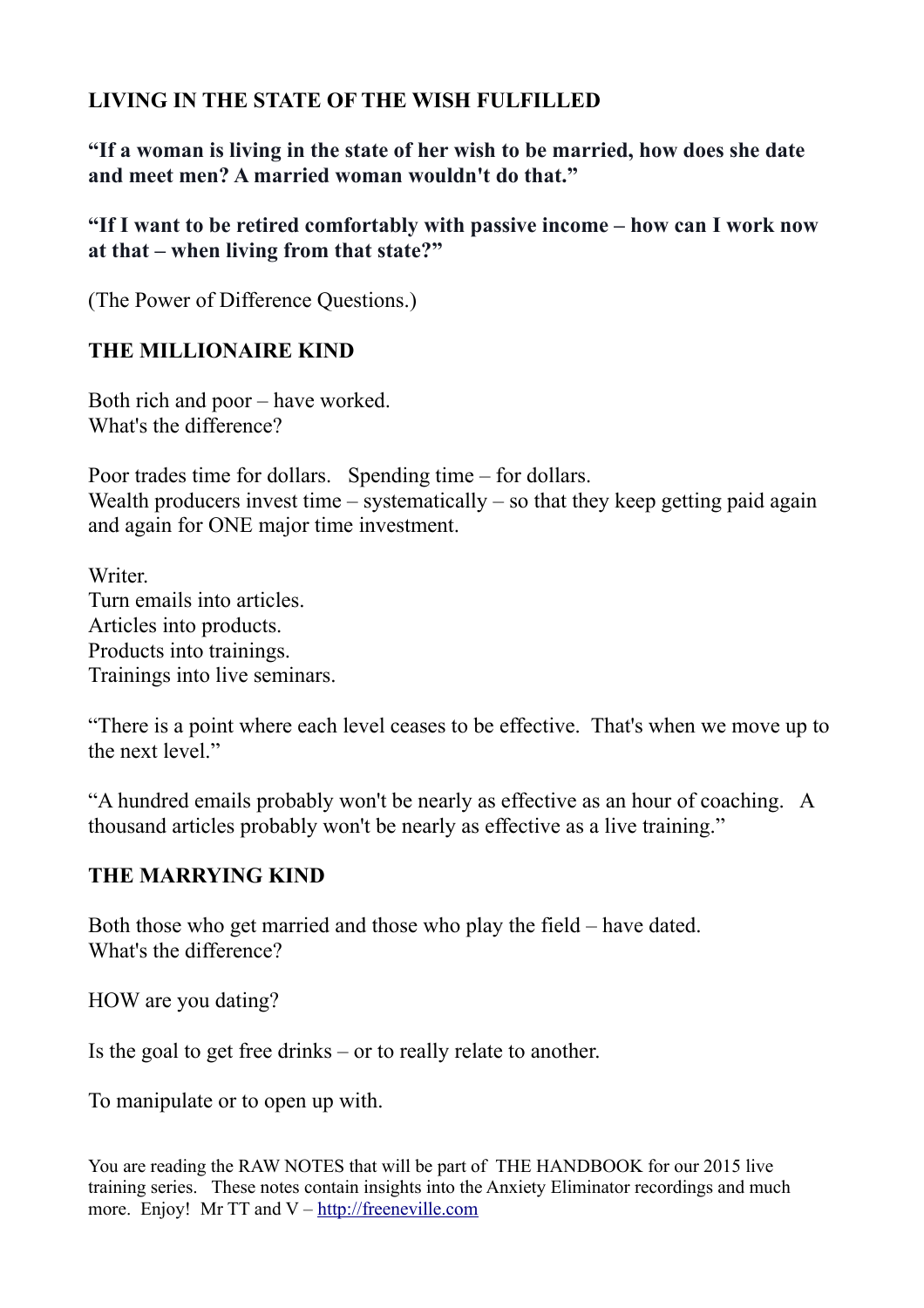# **TESTS**

When you ponder your intention:

Do you expand or do you contract?

Do you feel stronger or do you feel weaker?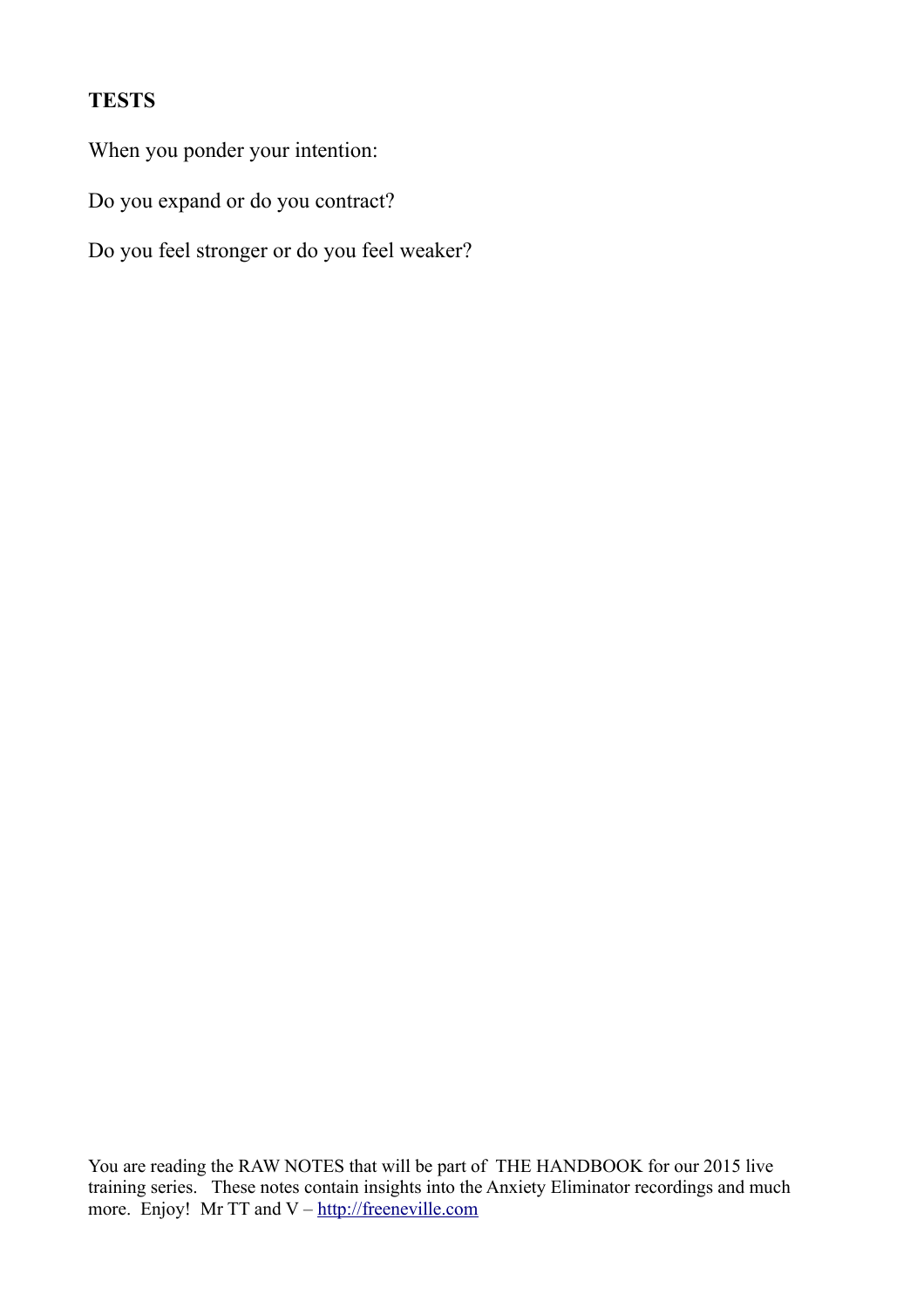# **ORIGINAL METHOD**

The undisciplined mind finds it difficult to assume a state which is denied by the senses. But here is a technique that makes it easy to "call things which are not seen as though they were," that is, to encounter an event before it occurs. People have a habit of slighting the importance of simple things. But this simple formula for changing the future was discovered after years of searching and experimenting.

The first step in changing the future is DESIRE, that is, define your objective know definitely what you want.

Secondly, construct an event which you. believe you would encounter FOLLOWING the fulfilment of your desire — an event which implies fulfilment of your desire something which will have the action of Self predominant.

Thirdly, immobilise the physical body, and induce a condition akin to sleep by imagining that you are sleepy. Lie on a bed, or relax in a chair. Then, with eyelids closed and your attention focused on the action you intend to experience in imagination, mentally feel yourself right into the proposed action; imagining all the while that you are actually performing the action here and. Now.

You must always participate in the imaginary action; not merely stand back and look on, but feel that you are actually performing the action so that the imaginary sensation is real to you.

It is important always to remember that the proposed action must be one which FOLLOWS the fulfilment of your desire. Also you must feel yourself into the action until it has all the vividness and distinctness of reality.

For example, suppose you desire promotion in your office. Being congratulated would be an event you would encounter following the fulfilment of your desire. Having selected this action as the one you will experience in imagination, immobilise the physical body; and induce a state akin to sleep, a drowsy state, but one in which you are still able to control the direction of your thoughts, a state in which you are attentive without effort. Then visualise a friend standing before you. Put your imaginary hand into his. Feel it to be solid and real, and carry on an imaginary conversation with him in harmony with the action.

You do not visualise yourself at a distance in point of space and at a distance in point of time being congratulated on your good fortune. Instead, you make elsewhere HERE, and the future NOW. The future event is a reality NOW in a dimensionally larger world and oddly enough, now in a dimensionally larger world is equivalent to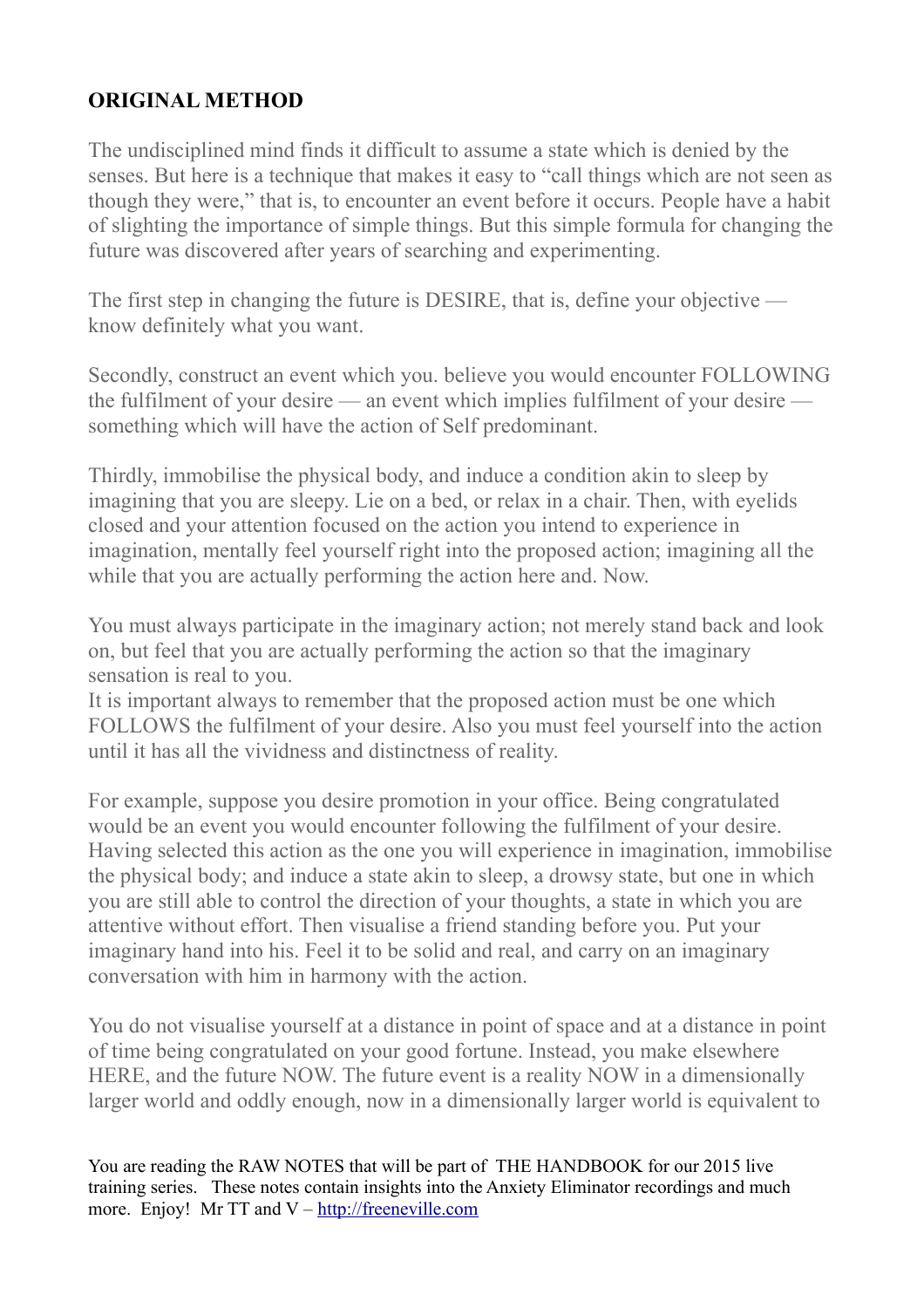HERE in the ordinary three-dimensional space of everyday life.

The difference between FEELING yourself in action, here and now, and visualising yourself in action, as though you were on a motion-picture screen, is the difference between success and failure. The difference will be appreciated if you will now visualise yourself climbing a ladder. Then, with eyelids closed imagine that a ladder is right in front of you and FEEL yourself actually climbing it.

Desire, physical immobility bordering on sleep, and imaginary action in which Sell feelingly predominates HERE AND NOW, are not only important factors in altering the future, but they are also essential conditions in consciously projecting the spiritual Self.

When the physical body is immobilised and we become possessed of the idea to do something — if we imagine that we are doing it HERE AND NOW and keep the imaginary action feelingly going right up until sleep ensues — we are likely to awaken out of the physical body to find ourselves in a dimensionally larger world with a dimensionally larger focus and actually doing what we desired and imagined we were doing in the flesh.

But whether we awaken there or not, we are actually performing the action in the fourth-dimensional world, and will in the future re-enact it here in the thirddimensional world.

Experience has taught me to restrict the imaginary action, to condense the idea which is to be the object of our meditation into a single act, and to re-enact it over and over again until it has the feeling of reality. Otherwise, the attention will wander off along an associational track, and hosts of associated images will be presented to our attention, and in a few seconds they will lead us hundreds of miles away from our objective in point of space, and years away in point of time.

If we decide to climb a particular flight of stairs, because that is the likely event to follow the realisation of our desire, then we must restrict the action to climbing that particular flight of stairs. Should the attention wander off, bring it back to its task of climbing that flight of stairs, and keep on doing so until the imaginary action has all the solidity and distinctness of reality. The idea must be maintained in the field of presentation without any sensible effort on our part. We must, with the minimum of effort, permeate the mind with the feeling of the wish fulfilled.

Drowsiness facilitates change because it favours attention without effort, but it must not be pushed to the state of sleep, in which we shall no longer be able to control the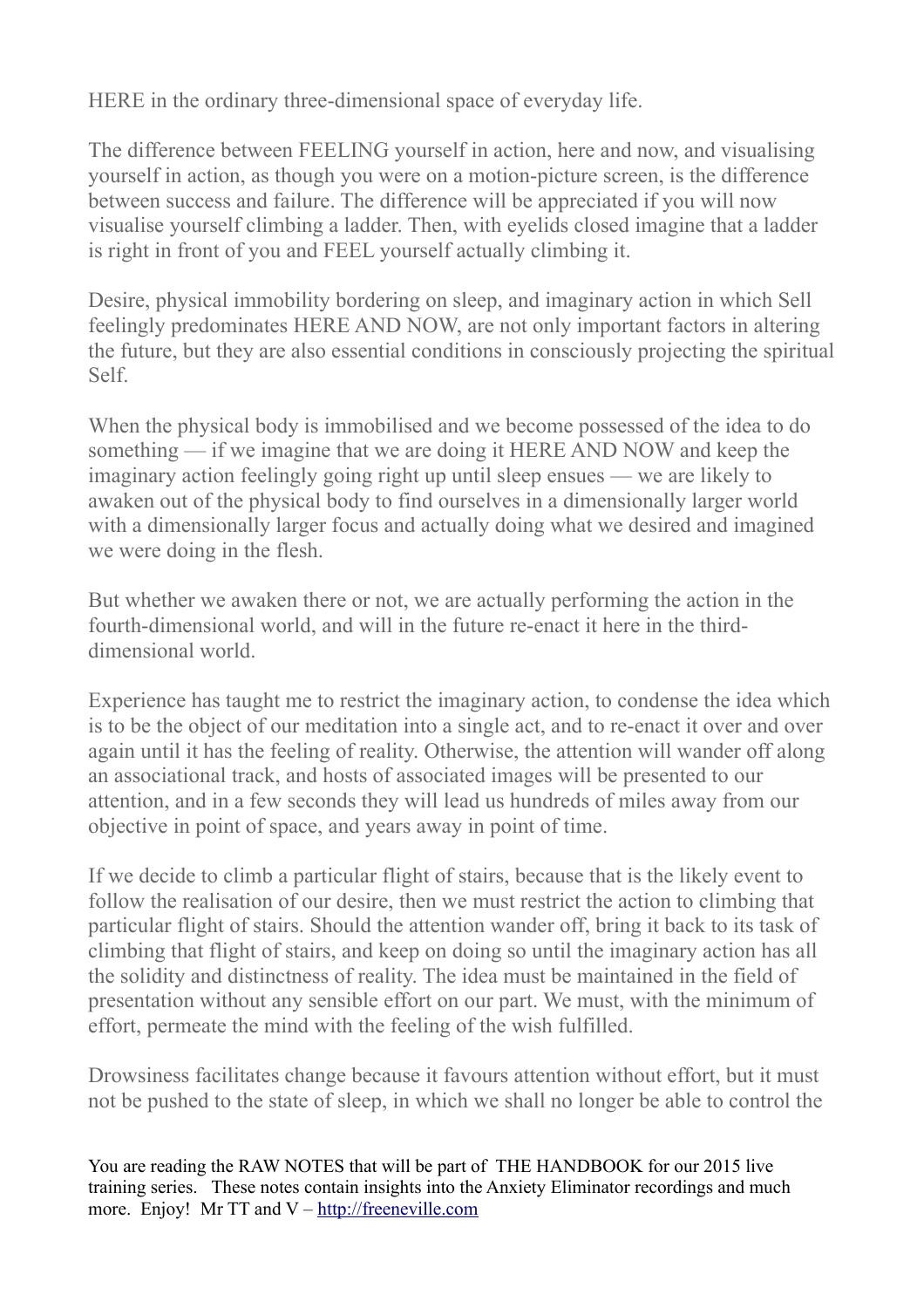movements of our attention, but a moderate degree of drowsiness in which we are still able to direct our thoughts.

# **INTERNAL AUDITORY**

Internal argument is one purpose arguing with another.

Congratulatory conversations is taking several purposes and having them conspire.

Internal auditory stops when.....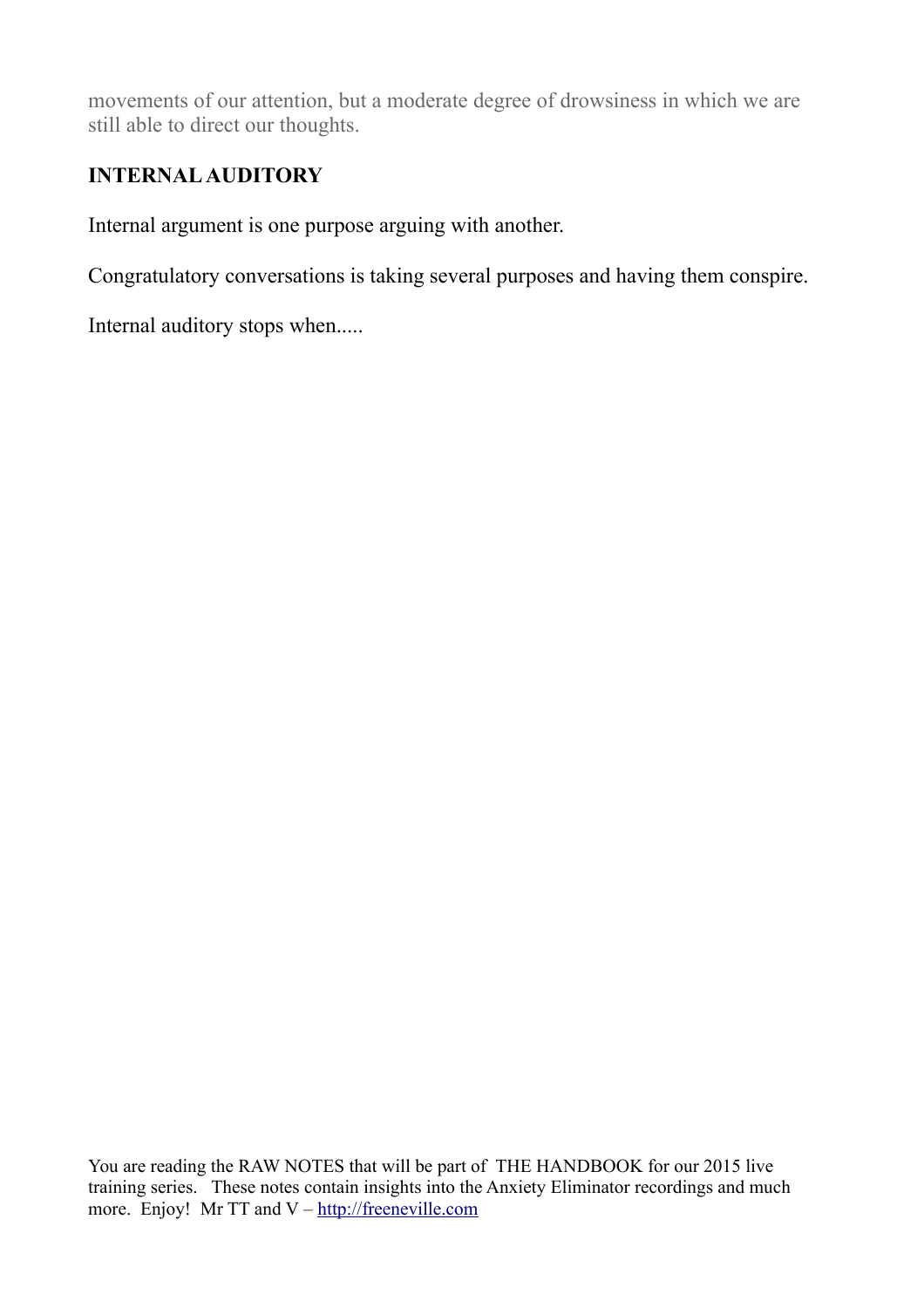## **You are the leading edge – of God – stuck on the dot.**

A very VERY tiny portion of you "the dot" is "stuck" on an issue or outcome. To prove it is so mighty and huge – it "creates" a "doubter" to be at war with.

# "MOCK DUALITY"

"I keep imagining the good thing, but keep also imagining the bad thing."

"Doubt creeps in."

So there is in "the dot" both  $a +$  and  $a -$ .

Meanwhile.....

The DOT is a VERY VERY VERY VERY tiny portion of you – the whiteboard.

And this "micro mini war" prevents you from possibly noticing your vastness.

And accessing it.

ACCESSING UNITY.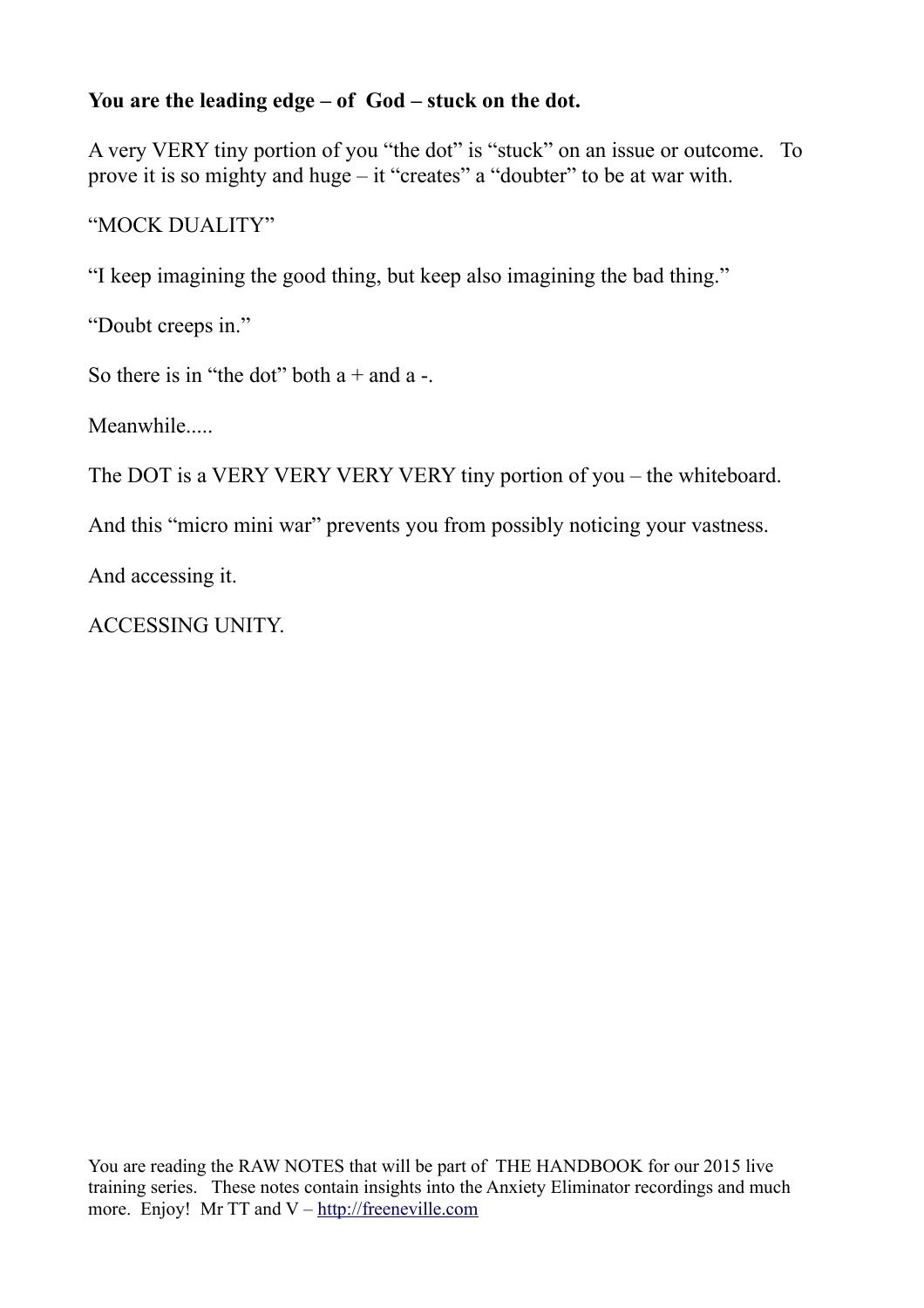# **IDK RECORDING**

Don't look back on the old state.

Content: Poverty. Process: Physical makes it happen.

### **THE THREE**

The Dot The Whiteboard THE TRUTH about the dot.

#### **BEGIN HERE:**

Are you engaged in a war, across the YIN / YANG boundary?

Or are you expanding into the game / dance with the boundary to the big? (The IDK ZONE.)

#### **How to have EFFORTLESS Persistence = EQUAL comfort with IDK and IK.**

### **You can live from three different levels: WAR – GAME – DANCE**

**WAR:** Life inside the "yin / yang" is a war.

The yin / yang is the TINY TINY TINY part of you – that is STUCK on something. It is STUCK on something – but it never settles for anything.

"I imagine I am rich, and then I panic."

"I want a million. But that might be after taxes, so make it 2 million. But the dollar might tank make it a million dollars and a million in euros too."

#### **GAME:**

Game is the play of walking up to the "big border" and discovering what / who comes over when you invite them with IDK – and genuine curiosity.

#### **DANCE:**